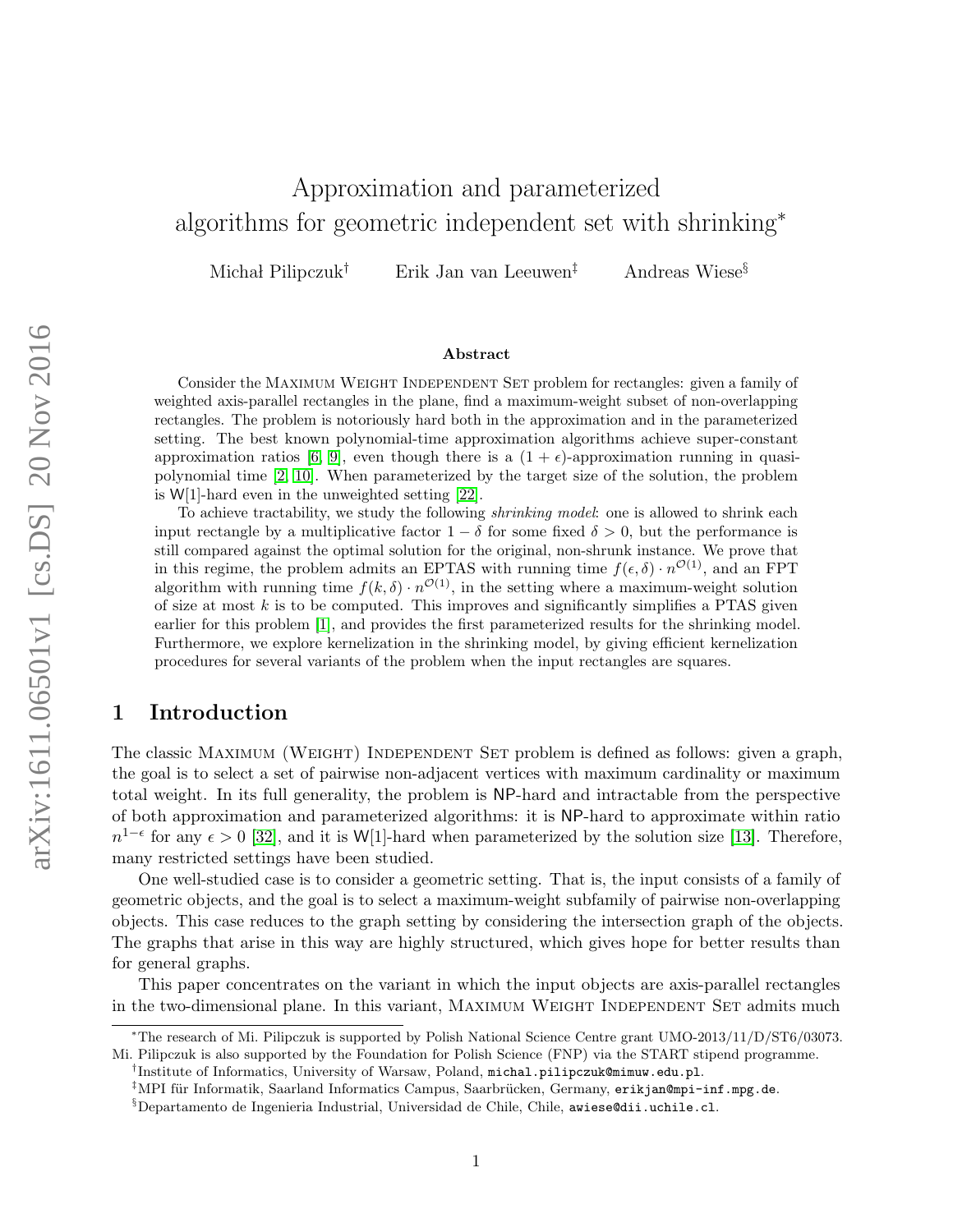smaller approximation ratios than on general graphs. There is an  $(1 + \epsilon)$ -approximation algorithm running in polynomial time (PTAS) if all input objects are squares [\[7,](#page-23-3) [14,](#page-24-5) [28\]](#page-24-6), an  $\mathcal{O}(\log \log n)$ approximation algorithm for unweighted rectangles  $[6]$ , and an  $\mathcal{O}(\log n / \log \log n)$ -approximation algorithm for weighted rectangles [\[9\]](#page-24-0). Recently, there has been much interest in designing quasipolynomial approximation schemes ( $QPTASEs$ ), that is,  $(1+\epsilon)$ -approximation algorithms running in quasi-polynomial time. This research direction culminated in giving a QPTAS for the case of (not necessarily convex) polygons in the plane [\[3,](#page-23-4) [17\]](#page-24-7). Whether this can be improved to a PTAS remains a challenging open problem.

From the parameterized perspective, the problem remains W[1]-hard when parameterized by the  $k$  size of the solution, even for unweighted unit squares [\[22\]](#page-24-2). Therefore, the existence of an FPT algorithm with running time  $f(k) \cdot n^{\mathcal{O}(1)}$  for a computable f is unlikely under standard assumptions from parameterized complexity; this also excludes the existence of an EPTAS for the problem [\[22\]](#page-24-2). Howparameterized complexity, this also excludes the existence of an ET 1115 for the problem  $[22]$ . How-<br>ever, the problem admits a faster-than-brute-force parameterized algorithm with running time  $n^{\mathcal{O}(\sqrt{k})}$ , which is optimal under the Exponential Time Hypothesis [\[23\]](#page-24-8). This algorithm works in the general setting of finding a maximum-weight independent set of size  $k$  in a family of polygons in the plane.

Shrinking model. In order to circumvent some of the many challenges that arise when designing approximation or parameterized algorithms for geometric MAXIMUM WEIGHT INDEPENDENT SET, we investigate the shrinking model introduced by Adamaszek et al. [\[1\]](#page-23-2). In this model, one is allowed to shrink each input object by a multiplicative factor  $1 - \delta$  for some fixed  $\delta > 0$ , but the weight of the computed solution is still compared to the optimum for the original, non-shrunk instance; see Section [2](#page-3-0) for a formal definition. It is known that the shrinking model allows for substantially better approximation algorithms than the general setting: Adamaszek et al. [\[1\]](#page-23-2) gave a PTAS for axis-parallel rectangles, which was later generalized by Wiese to arbitrary convex polygons [\[30\]](#page-24-9). However, it has not been studied so far whether shrinking also helps to design parameterized algorithms. One concrete question would be whether INDEPENDENT SET for axis-parallel rectangles remains W[1]-hard in the shrinking model.

**Our results.** This paper addresses the parameterized complexity of MAXIMUM INDEPENDENT SET OF RECTANGLES in the shrinking model, and answers the above questions positively. On the way to our two main parameterized contributions, we also improve the PTAS by Adamaszek et al. [\[1\]](#page-23-2) to an EPTAS.

Our first main contribution is that MAXIMUM INDEPENDENT SET OF RECTANGLES is fixedparameter tractable (FPT) in the shrinking model. More precisely, for a shrinking parameter  $\delta$ , we can decide in randomized time  $f(k,\delta) \cdot (nN)^{\mathcal{O}(1)}$  whether there is an independent set of k (shrunk) rectangles, or the original family has no independent subfamily of size k. Here, N is the total bit size of the input and  $f$  is some computable function. The algorithm works also in the weighted setting, where we are looking for a maximum-weight subset of at most  $k$  non-overlapping rectangles. The main reason why we are able to circumvent the  $W[1]$ -hardness for the standard model (i.e., without shrinking) is that the reduction of Marx [\[22\]](#page-24-2) heavily relies on tiny differences in the coordinates of the rectangles. However, as Adamaszek et al. [\[1\]](#page-23-2) and this paper show, this aspect vanishes in the shrinking model.

The parameterized algorithm is actually a consequence of an EPTAS that we present for Maximum Weight Independent Set of Rectangles. That is, we give an algorithm with running time  $f(\epsilon, \delta) \cdot (nN)^{\mathcal{O}(1)}$  that finds a subset of rectangles that do not overlap after shrinking by factor  $1 - \delta$ , and whose total weight is at least  $1 - \epsilon$  times the optimum without shrinking. Recall that the standard model does not admit an EPTAS, unless  $FPT = W[1]$  [\[22\]](#page-24-2).

Our EPTAS is based on the same principles as the PTAS of Adamaszek et al. [\[1\]](#page-23-2). The idea is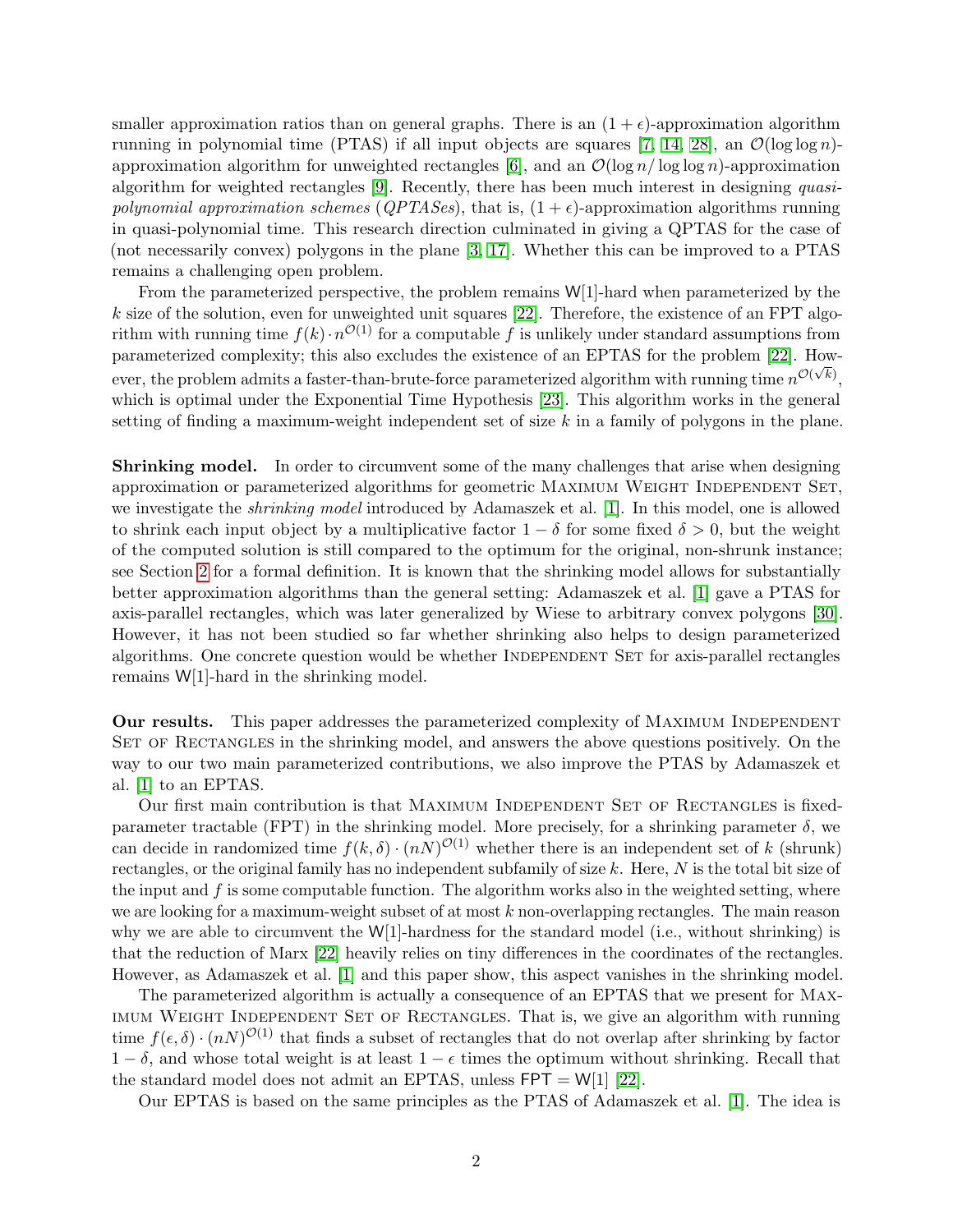to assemble an optimum solution using a bottom-up dynamic-programming approach pioneered by Erlebach et al. [\[14\]](#page-24-5). Each subproblem solved in the dynamic program corresponds to the maximum weight of an independent set contained in a "box", and the computation of the optimum for each such box boils down to enumerating a limited number of carefully chosen partitions of the box into smaller boxes. Intuitively, the ability to shrink is used to make sure that rectangles fit nicely into the different boxes. The main challenge is to ensure that these boxes can be assumed to be simple, and therefore only a limited number of subproblems is necessary to assemble a near-optimum solution.

The crucial contribution in our approximation algorithm is that we show that rectangular boxes suffice. In [\[1\]](#page-23-2), most rectangles were shrunk in *only one direction* and therefore, the boxes were axis-parallel polygons with at most  $g(\epsilon, \delta)$  sides each, for some function g. This makes the dynamic program very complex, and yields a running time of  $(nN)^{g(\epsilon,\delta)}$  due to the sheer number of subproblems solved. In this paper, we fully exploit the properties of the shrinking model and shrink *each* rectangle in two directions. This changes the analysis, but the main advantage is that we only need to consider boxes that are rectangles (i.e., with only four sides) in our dynamic program. This greatly simplifies the dynamic program, and we show that we need to consider only  $f(\epsilon, \delta) \cdot (nN)^{\mathcal{O}(1)}$  different subproblems. Hence, our EPTAS is both substantially faster and significantly simpler than previous work.

Our second main contribution shows that several important subcases of Maximum Weight In-DEPENDENT SET OF RECTANGLES with  $\delta$ -shrinking admit a polynomial kernel when parameterized by k and  $\delta$ . Intuitively, such a kernel is a polynomial-time algorithm that finds a subfamily of the input rectangles of size bounded by a polynomial of k and  $\delta$  that retains an optimum solution after  $\delta$ -shrinking; a formal definition is given in Section [4.](#page-13-0) We show that for unit squares of non-uniform weight, we can construct a kernel of size  $\mathcal{O}(k/\delta^2)$ , while for squares of non-uniform size, but of uniform weight, we can construct a kernel of size  $\mathcal{O}(k^2 \cdot \frac{\log(1/\delta)}{\delta^3})$  $\frac{(1/\delta)}{\delta^3}$ ). As a direct consequence, we obtain FPT algorithms for the considered variants with running time  $(k/\delta)^{\mathcal{O}(\sqrt{k})} \cdot (n)^{\mathcal{O}(1)}$  by applying the  $n^{\mathcal{O}(\sqrt{k})}$ -time algorithm of Marx and Pilipczuk [\[23\]](#page-24-8) on the kernels. This subexponential running time is far better than the running time of the FPT algorithm for the general rectangle case. Other results from the literature, like Alber and Fiala [\[4\]](#page-23-5), Hunt et al. [\[19\]](#page-24-10), or Chan et al. [\[8\]](#page-23-6), can be also used in combination with our kernelization to yield faster FPT and approximation algorithms.

The main idea of our kernelization algorithms is as follows. If two or more squares have similar size and their centers lie very close to each other, then in the shrinking model we can replace them by a single (shrunk) square that is contained in each of them. In the weighted setting, the new square keeps the largest among the weights of the original ones. Thus, we can assume that squares of roughly the same size do not lie too close to each other. This enables a greedy approach, similar in spirit to Alber and Fiala [\[4\]](#page-23-5), which works for unit squares both in the uniform and non-uniform weight setting. For squares of non-uniform size, but uniform weight, we observe that if two squares have very different size and they overlap, then either one is contained in the other (and thus we can remove the larger one without changing the optimum), or after the shrinking they do not overlap anymore. Hence, if there are k squares of pairwise very different size, then they must be non-overlapping after shrinking, and we have a solution. Otherwise, the squares "occupy" only  $\mathcal{O}_{\delta}(k)$  levels of magnitude, and we can kernelize each of these levels separately.

Organization. In Section [2](#page-3-0) we establish the notation. Section [3](#page-3-1) contains the presentation of these results, with the FPT algorithm presented as an adjustment of the EPTAS. In Section [4](#page-13-0) we explore kernelization for the considered problems; this section also contains the formal statements of the kernelization results. Finally, in Section [5](#page-23-7) we gather some concluding remarks and provide an outlook on future work.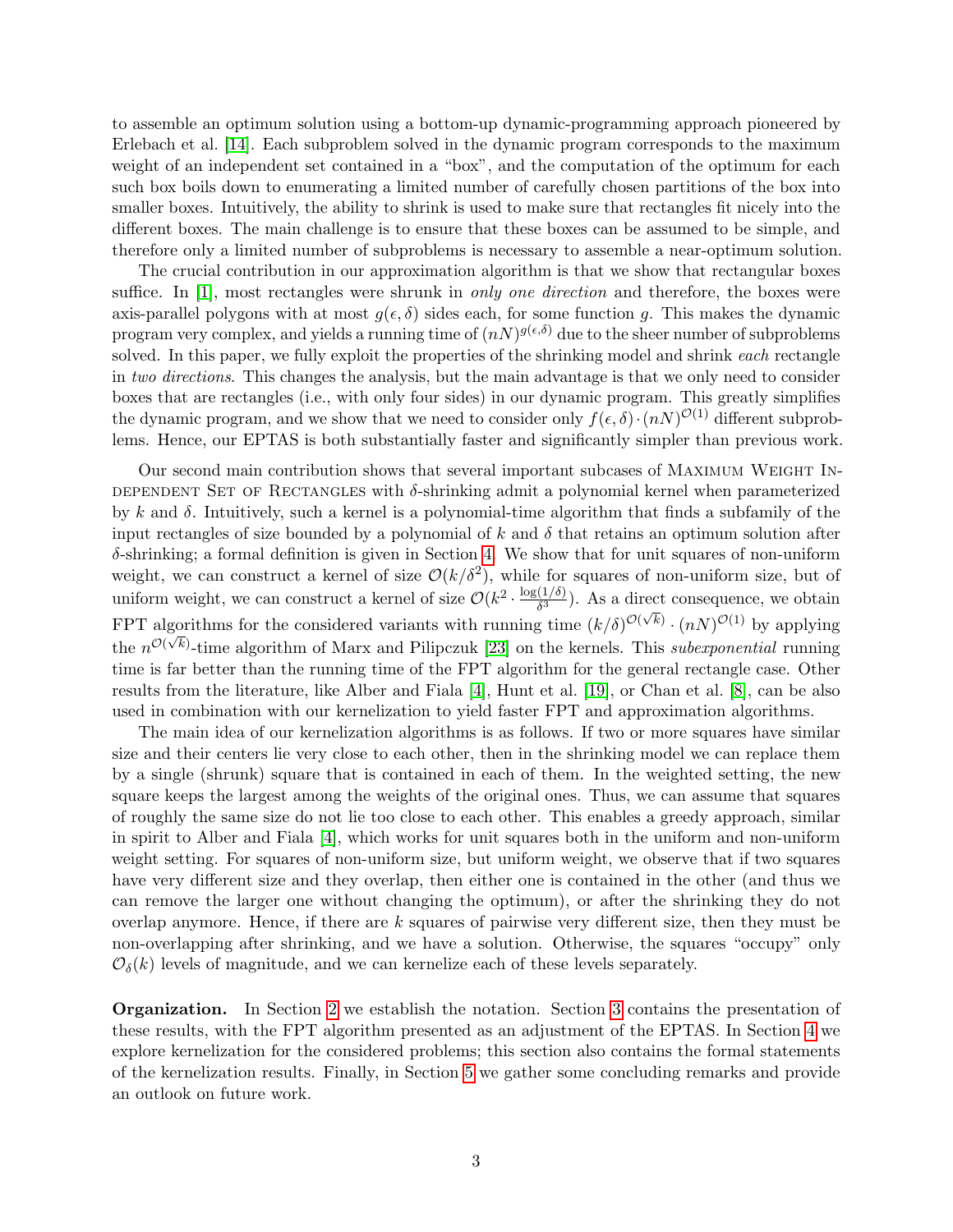# <span id="page-3-0"></span>2 Preliminaries

For clarity, we essentially adopt the notation of Adamaszek et al. [\[1\]](#page-23-2). Suppose that  $\mathcal{R} =$  $\{R_1, R_2, \ldots, R_n\}$  is a family of axis-parallel rectangles given in the input. Each rectangle  $R_i$ is described as

$$
R_i = \{(a, b) : x_i^{(1)} < a < x_i^{(2)} \text{ and } y_i^{(1)} < b < y_i^{(2)}\},
$$

where  $x_i^{(1)} < x_i^{(2)}$  and  $y_i^{(1)} < y_i^{(2)}$  are integers. Thus, the input rectangles are assumed to be open, and their vertices are at integral points. In general, this is not a restriction [\[21,](#page-24-11) Lemma 2.1]. We assume that the family R is given in the input with all the coordinates  $x_i^{(1)}$  $\binom{1}{i}, x_i^{(2)}$  $\binom{2}{i}, y_i^{(1)}$  $\hat{y}_i^{(1)}, y_i^{(2)}$  $i^{(2)}$  encoded in binary; thus, the coordinates are at most exponential in the total bit size of the input, denoted by N. For a rectangle  $R_i$ , we define its *width*  $g_i = x_i^{(2)} - x_i^{(1)}$  $i^{(1)}$  and *height*  $h_i = y_i^{(2)} - y_i^{(1)}$  $i^{(1)}$ . Moreover, each rectangle  $R_i$  has a prescribed *weight*  $w_i$ , which is a nonnegative real. For a subset  $S \subseteq \mathcal{R}$ , we denote  $w(S) = \sum_{R_i \in S} w_i$ .

Fix a constant  $\delta$  with  $0 < \delta < 1$ . For a rectangle  $R_i$ , its  $\delta$ -shrinking  $R_i^{-\delta}$  is the rectangle with i x-coordinates  $x_i^{(1)} + \frac{\delta}{2}$  $\frac{\delta}{2}g_i$  and  $x_i^{(2)} - \frac{\delta}{2}$  $\frac{\delta}{2}g_i$ , and y-coordinates  $y_i^{(1)} + \frac{\delta}{2}$  $\frac{\delta}{2}h_i$  and  $y_i^{(2)} - \frac{\delta}{2}$  $\frac{\delta}{2}h_i$ . The  $\delta$ -shrinking retains the weight  $w_i$  of the original rectangle. For a subset  $S \subseteq \mathcal{R}$ , we denote  $S^{-\delta} = \{R_i^{-\delta} : R_i \in S\}$ to be the family of  $\delta$ -shrinkings of rectangles from  $\mathcal{S}$ .

A family of rectangles is independent (or is an independent set) if the rectangles are pairwise nonoverlapping. In the Maximum Weight Independent Set of Rectangles problem (MWISR) we are given a family of axis-parallel rectangles  $\mathcal{R} = \{R_1, R_2, \ldots, R_n\}$ , and the goal is to find a subfamily of  $R$  that is independent and has maximum total weight. This maximum weight will be denoted by  $\mathsf{OPT}(\mathcal{R})$ . In the parameterized setting, the *parameterized* MWISR problem, we are additionally given an integer parameter k, and we look for a subfamily of  $R$  that has size at most  $k$ , is independent, and has maximum possible weight subject to these conditions. This maximum weight will be denoted by  $\mathsf{OPT}_k(\mathcal{R})$ .

In the  $\delta$ -shrinking setting, we relax the requirement of independence to just requiring the disjointness of  $\delta$ -shrinkings, but we still compare the weight of the output of our algorithm with  $\mathsf{OPT}(\mathcal{R})$ , respectively with  $\mathsf{OPT}_k(\mathcal{R})$ .

Finally, given a family  $R$  of arbitrary objects in the plane, the *intersection graph* G induced by  $R$ has a vertex for each object in  $\mathcal R$  and an edge between two vertices if and only if the corresponding objects intersect. Conversely, the family  $R$  is said to be a *representation* of  $G$ .

## <span id="page-3-1"></span>3 Main results

With the above definitions in mind, we can state formally our main results.

<span id="page-3-3"></span>**Theorem 1** (FPT for MWISR with  $\delta$ -shrinking). There is a randomized algorithm that given a weighted family R of n axis-parallel rectangles with total encoding size N, and parameters k and  $\delta$ , runs in time  $f(k,\delta) \cdot (nN)^c$  for some computable function f and constant c, and outputs a subfamily  $S \subseteq \mathcal{R}$  such that  $|S| \leq k$ ,  $S^{-\delta}$  is independent, and  $w(S) \geq \text{OPT}_k(\mathcal{R})$  with probability at least  $1/2$ .

<span id="page-3-2"></span>**Theorem 2** (EPTAS for MWISR with  $\delta$ -shrinking). There is a randomized algorithm that given a weighted family R of n axis-parallel rectangles with total encoding size N, and parameters  $\delta, \epsilon$ , runs in time  $f(\epsilon, \delta) \cdot (nN)^c$  for some computable function f and constant c, and outputs a subfamily  $S \subseteq \mathcal{R}$  such that  $S^{-\delta}$  is independent, and  $w(S) \geq (1 - \epsilon) \textsf{OPT}(\mathcal{R})$  with probability at least  $1/2$ .

We prove the above thereoms in this section. We concentrate on the proof of Theorem [2,](#page-3-2) because Theorem [1](#page-3-3) follows by a simple adjustment of our argumentation, as we will explain in Section [3.3.](#page-12-0)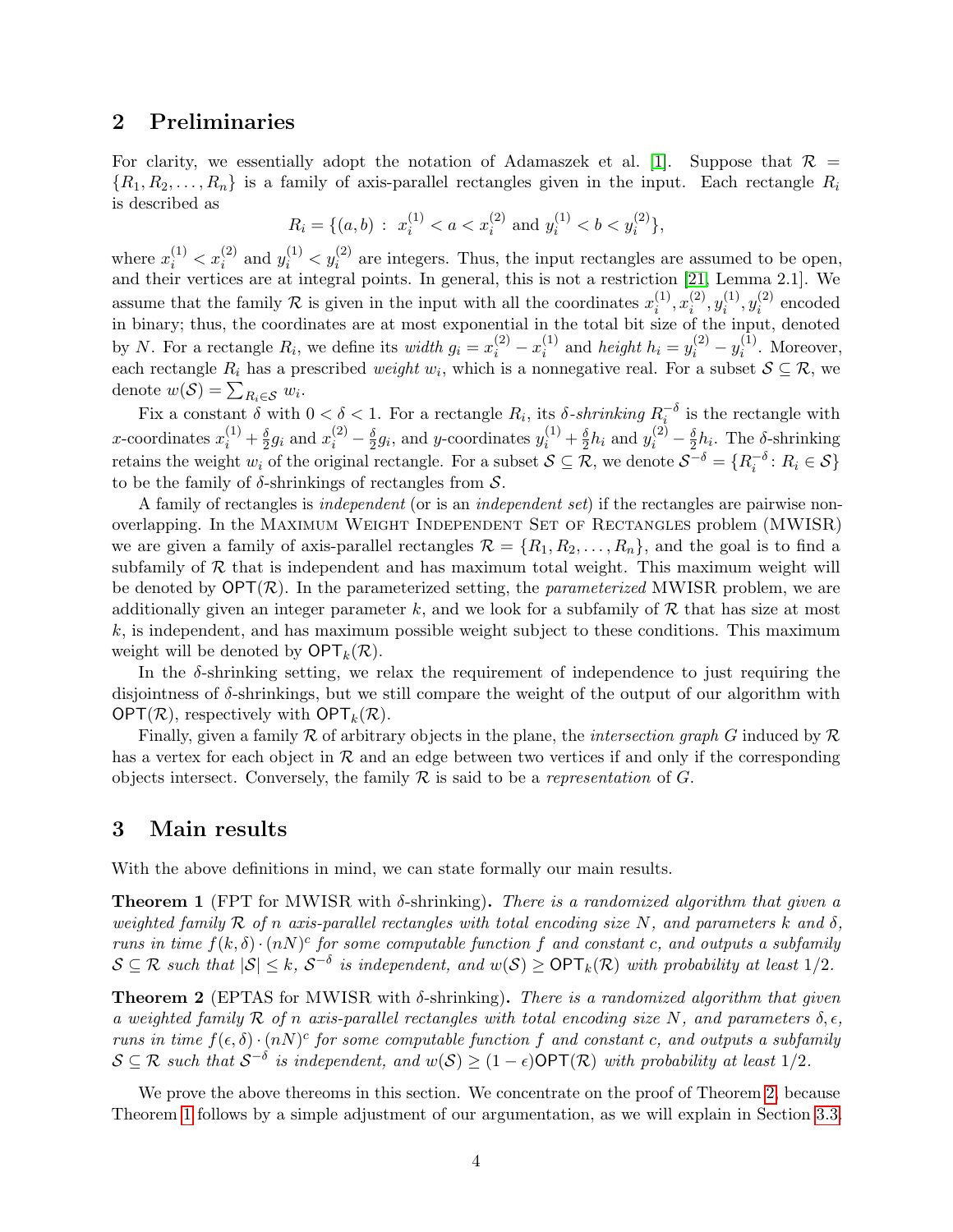Throughout the proof we fix the input family  $\mathcal{R} = \{R_1, \ldots, R_n\}$ , and we denote  $\mathsf{OPT} = \mathsf{OPT}(\mathcal{R})$ . We also fix the constants  $\delta$  and  $\epsilon$ , and w.l.o.g. we assume that  $1/\delta$  and  $1/\epsilon$  are even integers larger than 4. For convenience, throughout the proof we aim at finding a solution  $S$  with  $w(S) \geq (1 - d \cdot \epsilon)$ OPT for some constant d, for at the end we may rescale the parameter  $\epsilon$  to  $\epsilon/d$ .

Recall that N denotes the total size of the binary encoding of all the coordinates of the input rectangles. By shifting all the rectangles, we may assume without loss of generality that they all fit into the square  $[1, L] \times [1, L]$ , where  $L = (1/\delta \epsilon)^{\ell}$  for some integer  $\ell = \mathcal{O}(N)$ . That is, all the coordinates  $x_i^{(1)}$  $\binom{1}{i}, x_i^{(2)}$  $\binom{2}{i}, y_i^{(1)}$  $y_i^{(1)}, y_i^{(2)}$  $i^{(2)}$  are between 1 and L, so in particular the width and the height of each rectangle is smaller than L.

Our reasoning is divided into two main steps. First, like in the PTAS due to Adamaszek et al. [\[1\]](#page-23-2), in Section [3.1](#page-4-0) we use standard shifting arguments to remove some rectangles from  $\mathcal R$  so that OPT decreases only by an  $\mathcal{O}(\epsilon)$ -fraction, but the resulting family admits some useful properties. Then, we shrink the rectangles in a similar way as in  $[1]$ . As we will point out, there is a subtle but important difference in our shrinking procedure compared to [\[1\]](#page-23-2). Second, we show that the properties of the obtained family enable us to compute an optimum solution using dynamic programming; this algorithm is presented in Section [3.2.](#page-8-0)

#### <span id="page-4-0"></span>3.1 Sparsifying the family

Separating rectangles by size. Intuitively, we will apply shifting techniques to extract some structure in the input family R while losing only an  $\mathcal{O}(\epsilon)$ -fraction of OPT. The first goal is to obtain a classification of the rectangles according to their widths and heights, such that rectangles in the same class have similar widths and heights, but between the classes the dimensions differ significantly. This is encapsulated formally in the following definition.

<span id="page-4-2"></span>**Definition 1.** A subfamily  $\mathcal{R}' \subseteq \mathcal{R}$  is well-separated if there exist two partitions

$$
(\mathcal{R}_1^{\mathsf{V}}, \mathcal{R}_2^{\mathsf{V}}, \ldots, \mathcal{R}_p^{\mathsf{V}}) \quad \text{and} \quad (\mathcal{R}_1^{\mathsf{H}}, \mathcal{R}_2^{\mathsf{H}}, \ldots, \mathcal{R}_p^{\mathsf{H}})
$$

of  $\mathcal{R}'$ , with  $p \leq \ell$ , as well as reals  $\nu_t, \mu_t$  for  $t = 1, 2, \ldots, p$ , with the following properties satisfied for each  $t \in \{1, 2, ..., p\}$ :

- $\nu_t \leq g_i < \mu_t$  for each  $R_i \in \mathcal{R}_t^{\mathsf{V}}$ ;
- $\nu_t \leq h_i < \mu_t$  for each  $R_i \in \mathcal{R}_t^{\mathsf{H}}$ ;
- $\nu_t/\mu_{t-1} = 1/\delta \epsilon$  (except for  $t = 1$ ) and  $\mu_t/\nu_t = (1/\delta \epsilon)^{(1/\epsilon)-1}$ ; and
- $\nu_1 \leq 1$ ,  $\mu_p \geq L$ , and all numbers  $\mu_t$  and  $\mu_t$  apart from  $\nu_1$  are integers.

The partitions  $(\mathcal{R}_t^{\mathsf{V}})_{t=1,\dots,p}$  and  $(\mathcal{R}_t^{\mathsf{H}})_{t=1,\dots,p}$  are called the vertical and horizontal levels, respectively, whereas the parameters  $(\nu_t)_{t=1,\dots,p}$  and  $(\mu_t)_{t=1,\dots,p}$  are the *lower* and upper limits of the corresponding levels. Note that, maybe somehow counter-intuitively, vertical levels partition  $\mathcal{R}'$ by width, while the horizontal levels partition  $\mathcal{R}'$  by heights; the reason for this will become clear later on. We now prove that we can find a well-separated subfamily that loses only an  $\mathcal{O}(\epsilon)$ -fraction of OPT using a standard shifting technique (see, e.g., Hochbaum and Maas [\[18\]](#page-24-12)). Essentially the same step is used in the PTAS of Adamaszek et al. [\[1\]](#page-23-2) (see Lemma 6 therein).

<span id="page-4-1"></span>**Lemma 1.** In polynomial time one can sample a subfamily  $\mathcal{R}' \subseteq \mathcal{R}$  that is well-separated and satisfies  $\mathsf{OPT}(\mathcal{R}') \geq (1-8\epsilon) \mathsf{OPT}$  with probability at least 3/4. Moreover,  $\mathcal{R}'$  is constructed together with the corresponding partitions into vertical and horizontal levels, and with their lower and upper limits.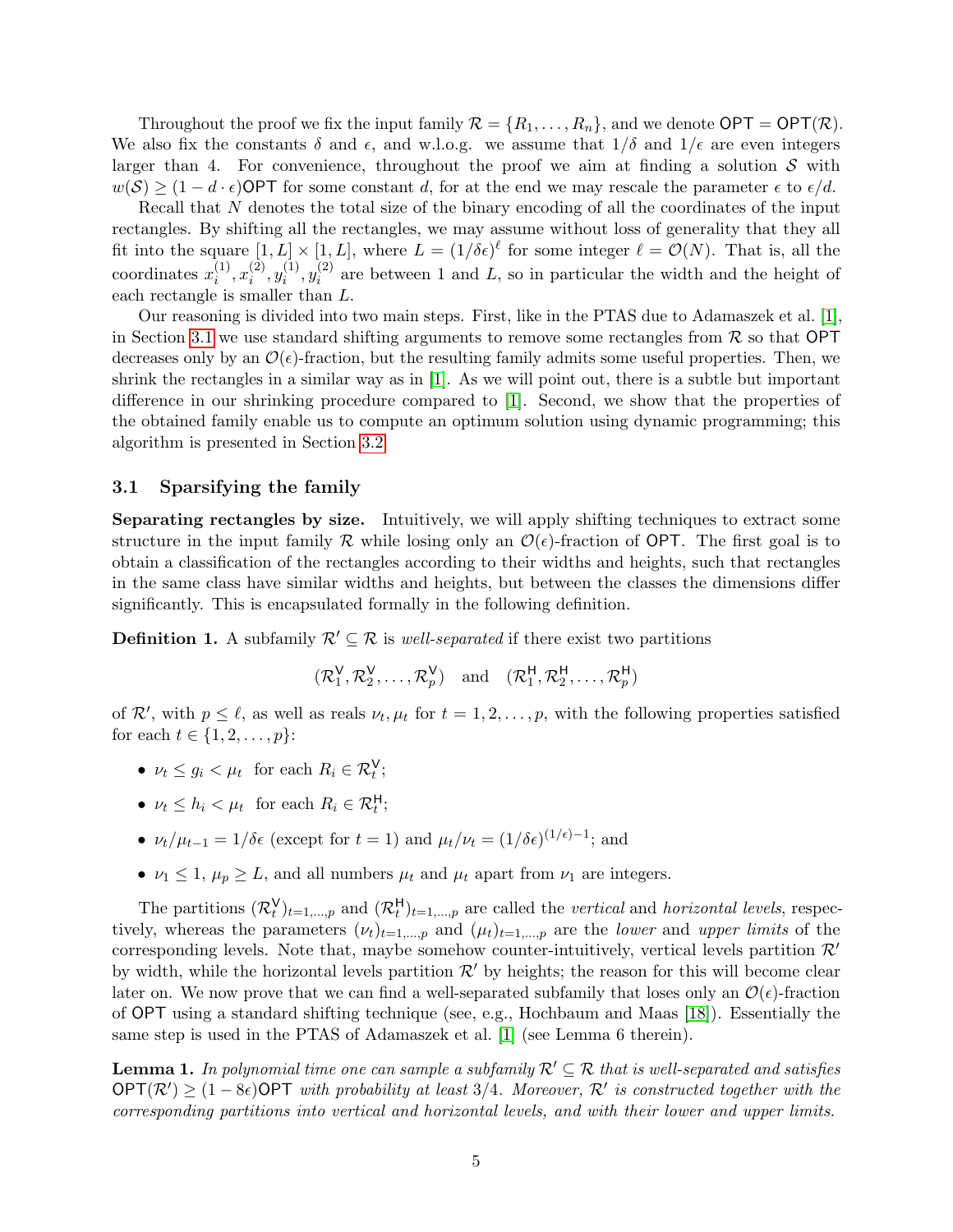*Proof.* Recall that the widths and heights of the rectangles from  $\mathcal R$  are integers between 1 and  $L-1$ , where  $L = (1/\delta \epsilon)^{\ell}$ . Create first a partition of the rectangles into vertical layers  $\mathcal{L}_j^{\mathsf{V}}$  for  $j = 1, 2, \ldots, \ell$ , where layer  $\mathcal{L}_j^{\mathsf{V}}$  consists of rectangles  $R_i$  for which  $(1/\delta \epsilon)^{j-1} \leq g_i < (1/\delta \epsilon)^j$ . In a symmetric manner, partition R into *horizontal layers*  $\mathcal{L}_j^H$  for  $j = 1, 2, ..., \ell$ , where layer  $\mathcal{L}_j^H$  consists of rectangles  $R_i$ for which  $(1/\delta \epsilon)^{j-1} \leq h_i < (1/\delta \epsilon)^j$ .

Let us pick an offset b uniformly at random from the set  $\{0, 1, \ldots, (1/\epsilon) - 1\}$ . Construct  $\mathcal{R}'$  from R by removing all rectangles contained in those vertical layers  $\mathcal{L}_j^{\mathsf{V}}$  and those horizontal layers  $\mathcal{L}_j^{\mathsf{H}}$ , for which  $j \equiv b \mod (1/\epsilon)$ . It is easy to see that  $\mathcal{R}'$  constructed in this manner is well-separated: each vertical level  $\mathcal{R}_t^{\mathsf{V}}$  consists of  $(1/\epsilon) - 1$  consecutive vertical layers between two removed ones, with the exception of the first and the last level, for which the start/end of the sequence of layers delimits the level. A symmetric analysis yields the partition into horizontal levels. Moreover, it is straightforward to compute in polynomial time the partition into horizontal/vertical levels, as well as to choose their lower and upper limits.

It remains to show that the probability that  $\mathsf{OPT}(\mathcal{R}') \geq (1 - 8\epsilon)\mathcal{R}$  is at least 3/4. Fix any optimum solution S in R, that is, an independent set of rectangles such that  $w(S) = \text{OPT}$ . Observe that for any rectangle  $R_i \in \mathcal{S}$ , the probability that the vertical layer it belongs to is removed during the construction of  $\mathcal{R}'$ , is equal to  $\epsilon$ . Similarly, the probability that the horizontal layer to which  $R_i$  belongs is removed when constructing  $\mathcal{R}'$ , is also  $\epsilon$ . Hence,  $R_i$  is not included in  $\mathcal{R}'$ with probability at most  $2\epsilon$ . This means that the expected value of  $w(S \setminus R')$ , the total weight of rectangles from S that did not survive in  $\mathcal{R}'$ , is at most  $2\epsilon$  · OPT. By Markov's inequality, with probability at least 3/4 we have that  $w(S \setminus \mathcal{R}') \leq 8\epsilon \cdot \text{OPT}$ . This event, however, implies that  $OPT(\mathcal{R}') \geq w(\mathcal{S} \cap \mathcal{R}') \geq (1 - 8\epsilon)$ OPT, and hence we are done.  $\Box$ 

From now on we work with the family  $\mathcal{R}'$  obtained by Lemma [1,](#page-4-1) and we adopt the notation from Definition [1.](#page-4-2)

Hierarchical grid structure. Let  $a \in \{1, \ldots, L-1\}$  be an integer shift parameter, to be determined later. Given  $a$ , we construct a hierarchy of grid lines in the plane. We start with horizontal lines, which will be divided into p levels corresponding to the horizontal levels  $\mathcal{R}_t^{\mathsf{H}}$ . For level t, define the level-t unit as  $u_t = \delta \nu_t/2$ . Note that for  $t > 1$  we have  $u_t = \mu_{t-1}/(2\epsilon)$ , and hence  $u_t$  is an integer for  $t > 1$ , since  $1/\epsilon$  is even. For each level  $t \in \{1, 2, ..., p\}$  we define a set of horizontal grid lines  $G_t^{\mathsf{H}}$ , consisting of the horizontal lines with y-coordinates from the set

$$
\{a+b\cdot u_t\colon b\in\mathbb{Z}\}.
$$

In other words, we take horizontal lines that are  $u_t$  apart from each other, and we shift them so that there is a line with y-coordinate a. We define vertical grid lines  $G_t^{\mathsf{V}}$  of levels  $t = 1, 2, \ldots, p$  in a symmetric manner, using the same shift parameter a and the same units for all levels. Define the grid of level t to be  $G_t = G_t^{\mathsf{H}} \cup G_t^{\mathsf{V}}$ . Note that any line of  $G_t$  is also a line of  $G_{t'}$  for all  $t' < t$ . Thus, the grid of each level  $t'$  refines the grid of each larger level  $t$ .

Before we proceed, we briefly describe the intuition of the next step; this step is also present in the PTAS of Adamaszek et al. [\[1\]](#page-23-2) (see Lemma 7 therein). Rectangles belonging to  $\mathcal{R}^{\mathsf{V}}_{t'}$  for  $t' \geq t$  have width not smaller than  $\nu_t$ . On the other hand, the lines of  $G_t^{\mathsf{V}}$  are spaced at distance  $u_t = \delta \nu_t / 2$  apart, which means that there are  $\Omega(1/\delta)$  vertical grid lines of  $G_t^{\vee}$  crossing each rectangle of vertical level t or larger. Intuitively,  $G_t^{\mathsf{V}}$  provides a fine grid for those vertical levels, so that their rectangles can be snapped to the lines of  $G_t^{\vee}$  via shrinking by a multiplicative factor of at most  $1 - \delta$ . On the other hand, the rectangles of vertical levels  $t-1$  or smaller have widths not larger than  $\mu_{t+1} = \nu_t \cdot (\delta \epsilon)$ . This means that the grid lines of  $G_t^{\mathsf{V}}$  are actually at much larger distance from each other than the maximum possible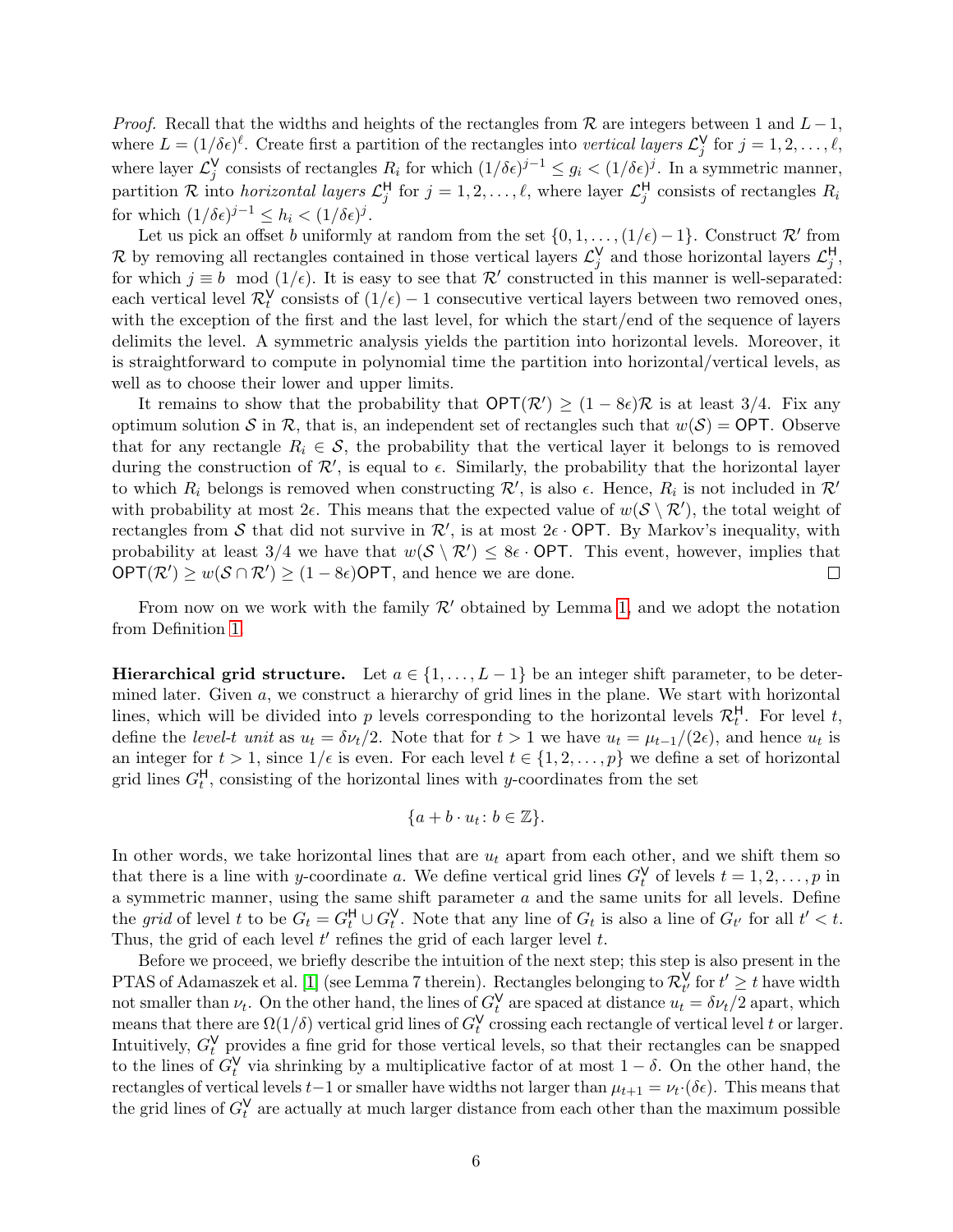

<span id="page-6-0"></span>Figure 1: The vertical grid. The dashed vertical lines are the vertical grid lines of  $G_s^V$ , the bold vertical lines are the lines in the set  $G_{s+1}^V$ . All shown rectangles are from level  $\mathcal{R}_s^V$ . The crossed out rectangles are abusive since they intersect lines from  $G_{s+1}^{\mathsf{V}}$ .

width of such rectangles; more precisely, larger by a multiplicative factor at least  $1/(2\epsilon)$ . Consequently, if we choose the shift parameter  $a \in \{1, \ldots, L-1\}$  uniformly at random, the probability that a rectangle  $R_i$  will be crossed by a vertical line of level larger than its vertical level, or a horizontal line of level larger than its horizontal level, will be  $\mathcal{O}(\epsilon)$ . If we exclude such rectangles, then we lose only an  $\mathcal{O}(\epsilon)$ -fraction of OPT in expectation, while achieving the property that vertical lines of each level t separate rectangles of lower vertical levels, and the symmetric claim holds for horizontal lines as well.

We now formalize the above intuition. Take a rectangle  $R_i \in \mathcal{R}'$ , and suppose that  $R_i \in \mathcal{R}_s^V$ and  $R_i \in \mathcal{R}_t^H$ . We say that  $R_i$  is abusive if  $R_i$  is crossed by a vertical line of level larger than s, or  $R_i$  is crossed by a horizontal line of level larger than  $t$ ; see Figure [1.](#page-6-0)

<span id="page-6-1"></span>**Lemma 2.** Suppose that a is sampled uniformly at random from  $\{0, \ldots, L-1\}$ . Then, for each  $R_i \in \mathcal{R}'$ , the probability that  $R_i$  is abusive is at most  $8\epsilon$ .

*Proof.* Suppose  $R_i \in \mathcal{R}_s^V \cap \mathcal{R}_t^H$ . Rectangle  $R_i$  is crossed by a vertical line of level larger than s if and only if it is crossed by a vertical line of level  $s + 1$ . Since  $R_i \in \mathcal{R}_s^{\vee}$ , we have that

$$
g_i \le \mu_s \le \nu_{s+1} \cdot (\delta \epsilon) = u_{s+1} \cdot 2\epsilon.
$$

Lines of  $G_{s+1}^{\vee}$  are spaced at distance  $u_{s+1}$  from each other, which means that  $R_i$  is crossed by a line of  $G_{s+1}^{\mathsf{V}}$  if and only if the remainder of a modulo  $u_{s+1}$  is among a set of  $g_i - 1$  values, corresponding to the vertical lines with integral x-coordinates that cross  $R_i$ . As  $u_{s+1} < L$  and a is drawn uniformly at random from  $\{0, 1, \ldots, L-1\}$ , this happens with probability at most  $2 \cdot \frac{g_i-1}{g_i}$  $\frac{g_i-1}{u_{s+1}} \leq 4\epsilon$ . Symmetrically,  $R_i$  is crossed by a horizontal line of level larger than t with probability at most 4 $\epsilon$ . Therefore,  $R_i$ is abusive with probability at most  $8\epsilon$ .  $\Box$ 

We now construct a subfamily  $\mathcal{R}'' \subseteq \mathcal{R}'$  by drawing a uniformly at random from the set  $\{0, 1, \ldots, L-1\}$ , defining the grid lines  $(G_t^{\mathsf{V}})_{t=1,\ldots,p}$  and  $(G_t^{\mathsf{H}})_{t=1,\ldots,p}$ , and removing all abusive rectangles from  $\mathcal{R}'$ . Lemma [2](#page-6-1) implies the following.

<span id="page-6-2"></span>**Lemma 3.** OPT $(\mathcal{R}'') \geq (1 - 32\epsilon)$ OPT $(\mathcal{R}')$  with probability at least 3/4.

*Proof.* Let  $S \subseteq \mathcal{R}'$  be such that  $w(S) = \text{OPT}(\mathcal{R}')$ . Since each rectangle of  $\mathcal{R}'$  is abusive with probability at most  $8\epsilon$ , we have that the expected total weight of rectangles of S that turns out to be abusive is at most  $8\epsilon \cdot \mathsf{OPT}(\mathcal{R}')$ . By Markov's inequality, the probability that this total weight exceeds  $32\epsilon \cdot \text{OPT}(\mathcal{R}')$  is at most 1/4. Consequently, with probability at least 3/4 we have that  $\mathsf{OPT}(\mathcal{R}'') \geq w(\mathcal{S} \cap \mathcal{R}'') \geq (1-32\epsilon)\mathsf{OPT}(\mathcal{R}').$  $\Box$ 

Since the sampling of a is done independently of the sampling used for the construction of  $\mathcal{R}'$ , Lemmas [1](#page-4-1) and [3](#page-6-2) combined imply that

<span id="page-6-3"></span>
$$
\mathsf{OPT}(\mathcal{R}'') \ge (1 - 32\epsilon)(1 - 8\epsilon)\mathsf{OPT}(\mathcal{R}) \ge (1 - 40\epsilon)\mathsf{OPT}(\mathcal{R}),\tag{1}
$$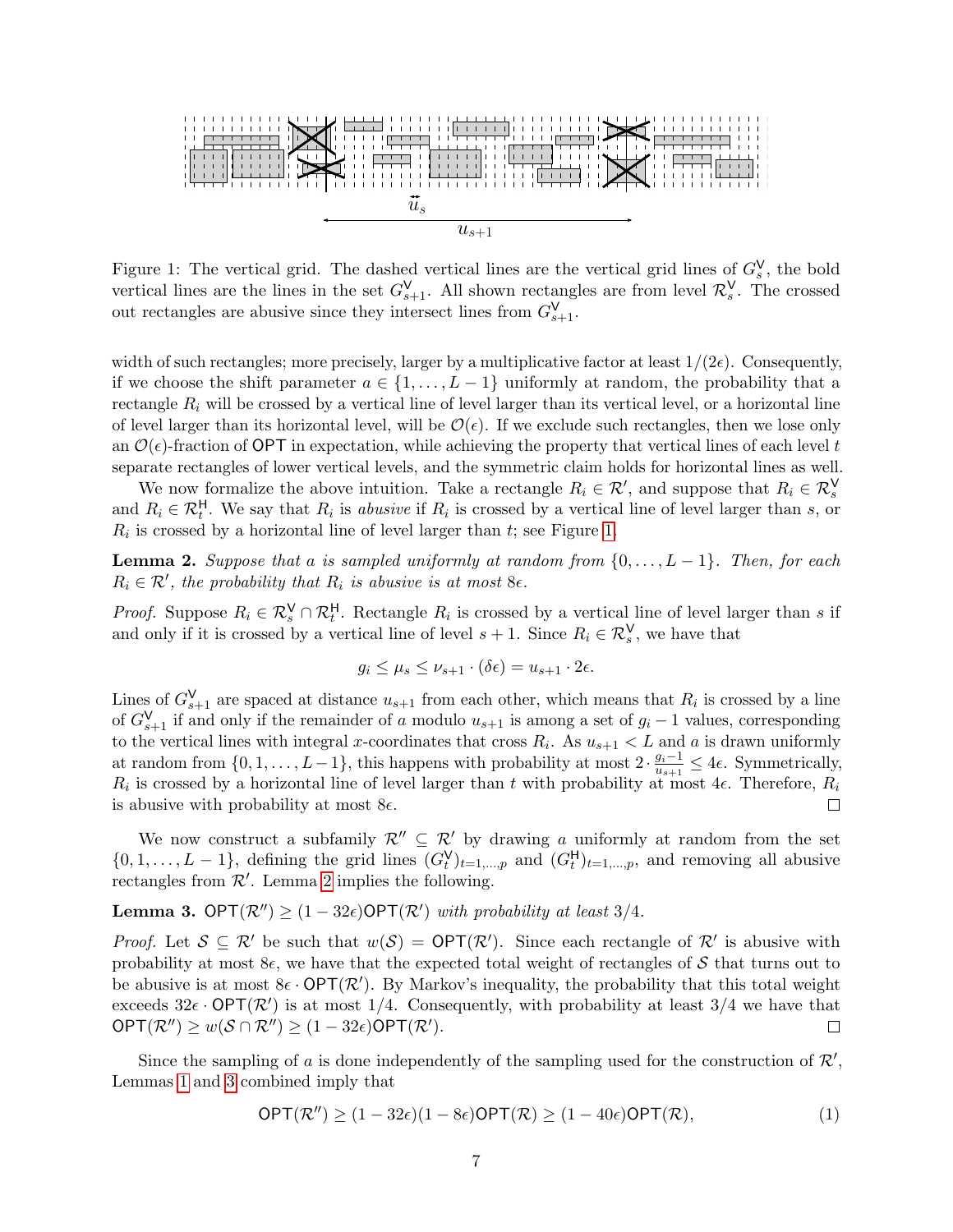with probability at least  $3/4 \cdot 3/4 > 1/2$ . Moreover,  $\mathcal{R}''$  is still well-separated, where the horizontal and vertical levels are  $\mathcal{R}_t^H$  and  $\mathcal{R}_t^V$  trimmed to  $\mathcal{R}''$ , and their limits are unchanged. Finally,  $\mathcal{R}''$  does not contain any abusive rectangle.

**Snapping by shrinking.** When considering  $\mathcal{R}''$ , the vertical grid lines of  $G_t^V$  provide a fine division of every rectangle from vertical level  $t$  or larger, while no rectangle of smaller vertical level is crossed by them; a symmetric claim holds also for horizontal grid lines. The idea now is to shrink each rectangle  $R_i \in \mathcal{R}''$  so that its vertical sides are aligned with some vertical grid lines of the vertical level of  $R_i$ , while the horizontal sides are aligned with some horizontal grid lines of the horizontal level of  $R_i$ . This is formalized in the next lemma, which is also similar to Adamaszek et al. [\[1\]](#page-23-2). However, in this step there is a subtle but crucial difference. Consider a rectangle  $R_i \in \mathcal{R}''$ , and suppose that  $R_i \in \mathcal{R}_s^{\mathsf{V}}$  and  $R_i \in \mathcal{R}_t^{\mathsf{H}}$ . In [\[1\]](#page-23-2) the rectangle  $R_i$  is shrunk in the vertical dimension only if  $s \geq t$  and in the horizontal dimension only if  $t \geq s$ . In this paper we always do both which will be important for our dynamic programming algorithm later.

<span id="page-7-0"></span>**Lemma 4.** In polynomial time we can compute a family of axis-parallel rectangles  $Q$  that contains one rectangle  $Q_i$  for each  $R_i \in \mathcal{R}''$ , of the same weight  $w_i$  as  $R_i$  and satisfying the following conditions:

- $R_i^{-\delta} \subseteq Q_i \subseteq R_i$  for each  $R_i \in \mathcal{R}''$ ; and
- if  $R_i \in \mathcal{R}_s^V \cap \mathcal{R}_t^H$ , then both vertical sides of  $Q_i$  are contained in some vertical grid lines of  $G_s^{\mathsf{V}}$ , and both horizontal sides of  $Q_i$  are contained in some horizontal grid lines of  $G_t^{\mathsf{H}}$ .

*Proof.* Take any  $R_i \in \mathcal{R}''$ , and suppose  $R_i \in \mathcal{R}_s^V \cap \mathcal{R}_t^H$ . We define  $Q_i$  as the rectangle cut from the plane by the following four lines:

- the left-most and the right-most vertical grid lines of  $G_s^V$  that cross  $R_i$ ;
- the bottom-most and the top-most horizontal grid lines of  $G_t^H$  that cross  $R_i$ .

Clearly, we have that  $Q_i \subseteq R_i$  and the second condition of the statement is satisfied. We are left with proving that  $R_i^{-\delta} \subseteq Q_i$ .

Consider first the left side of  $Q_i$ , which is contained in the left-most vertical grid line of  $G_s^{\vee}$  that crosses  $R_i$ . Since  $R_i \in \mathcal{R}_s^V$ , we have that  $g_i \geq \nu_s$ , while the grid lines of  $G_s^V$  are spaced at distance  $u_t = \delta \nu_s/2$  apart. This means that the left-most vertical grid line crossing  $R_i$  has the x-coordinate not larger than  $x_i^{(1)} + \delta \nu_s/2$ , which in turn is not larger than  $x_i^{(1)} + \delta g_i/2$ . This means that the left side of  $Q_i$  is either to the left or at the same x-coordinate as the left side of  $R_{i_s}^{-\delta}$ . An analogous reasoning can be applied to the other three sides of  $Q_i$ , thereby proving that  $R_i^{-\delta} \subseteq Q_i$ .  $\Box$ 

In the next subsection we will actually show that we can find an optimum solution for the family  $\mathcal Q$  using dynamic programming within the claimed running time. By  $(1)$  and the first condition of Lemma [4,](#page-7-0) we have

$$
\mathsf{OPT}(\mathcal{Q}) \geq \mathsf{OPT}(\mathcal{R}'') \geq (1 - 40\epsilon)\mathsf{OPT}
$$

with probability at least  $1/2$ . Hence, the optimum solution for Q indeed has large enough weight with good probability. Moreover, by the first condition of Lemma [4,](#page-7-0) for any independent set of rectangles in  $\mathcal{Q}$ , the corresponding rectangles in  $\mathcal{R}^{-\delta}$  are also independent. Hence, any solution for MWISR on  $\mathcal Q$  projects to a solution of the same weight for MWISR with  $\delta$ -shrinking on  $\mathcal R$ .

From now on we focus on the family  $\mathcal{Q}$ . For each  $t \in \{1, 2, \ldots, p\}$ , let

$$
\mathcal{Q}_t^{\mathsf{V}} = \{Q_i \colon R_i \in \mathcal{R}_t^{\mathsf{V}}\} \quad \text{and} \quad \mathcal{Q}_t^{\mathsf{H}} = \{Q_i \colon R_i \in \mathcal{R}_t^{\mathsf{H}}\}.
$$

Note that since  $Q$  is obtained only by shrinking rectangles from  $\mathcal{R}''$ , it is still the case that no rectangle of  $Q$  is abusive.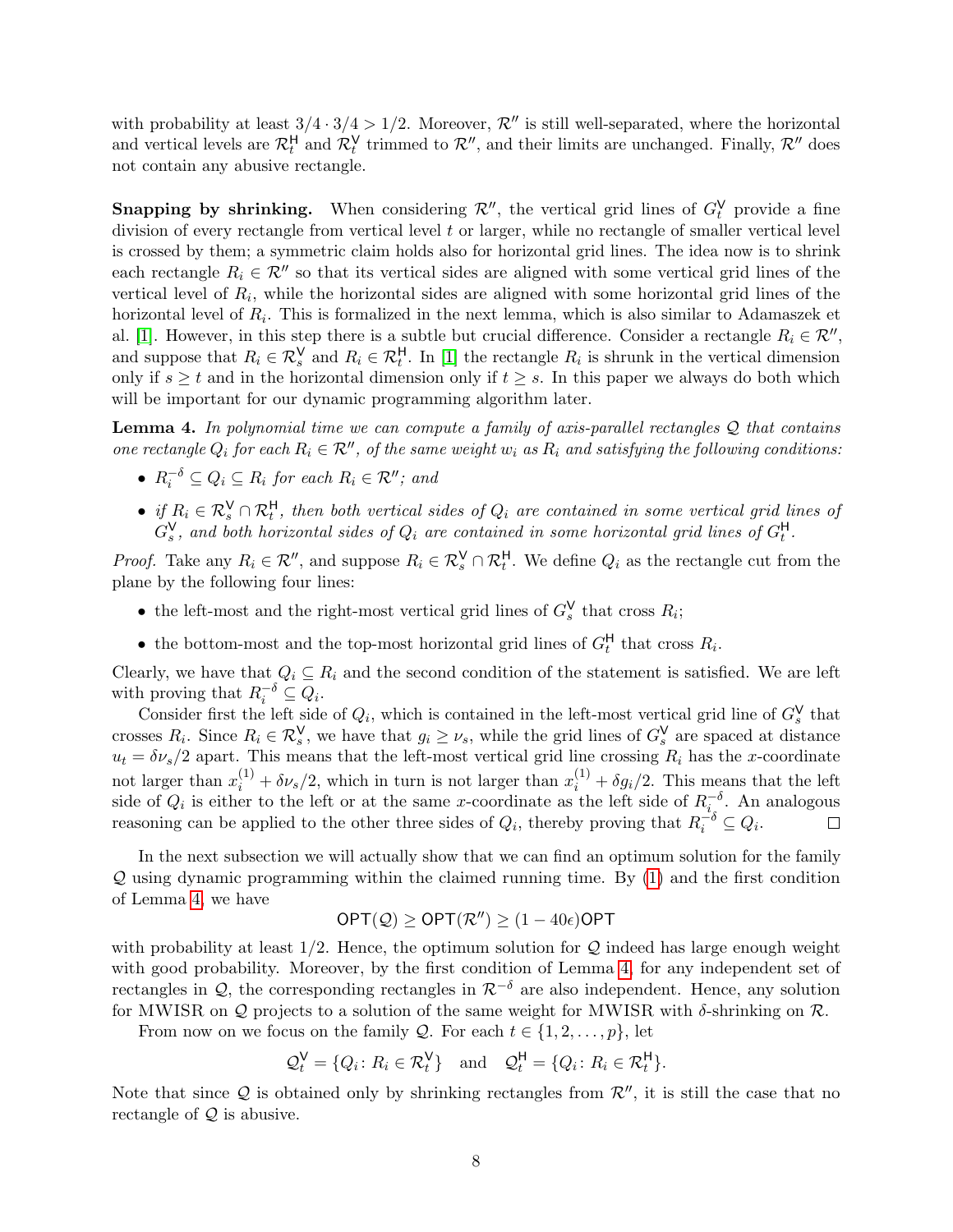#### <span id="page-8-0"></span>3.2 Dynamic programming

We now present a dynamic programming algorithm that, given the family Q constructed in the previous section, computes the value  $\mathsf{OPT}(\mathcal{Q})$ . An optimum solution, that is, an independent set of rectangles of total weight  $\mathsf{OPT}(\mathcal{Q})$ , can be recovered from the run of the dynamic program using standard methods, and hence for simplicity we omit this aspect in the description.

Actually, it will be convenient to describe the algorithm as *backtracking with memoization*. That is, the subproblems are solved by recursion, but once a subproblem has been solved once, the optimum value for it is stored in a map (is memoized), and further calls to solving this subproblem will only retrieve the memoized optimum value, rather than solve the subproblem again. Solving each subproblem (excluding the recursive subcalls) will take time  $f(\delta, \epsilon) \cdot n^{\mathcal{O}(1)}$  for some computable function f, and we will argue that at most  $g(\delta, \epsilon) \cdot (nN)^{O(1)}$  subproblems are solved in total, for some other computable function  $g$ . This will ensure the promised running time of the algorithm.

We first define subproblems. A *subproblem* is a tuple  $I = (s, t, x_1, x_2, y_1, y_2)$ :

- the pair  $(s, t) \in \{1, \ldots, p\} \times \{1, \ldots, p\}$  is the *level* of the subproblem, which consists of the vertical level  $s$  and the horizontal level  $t$ ; and
- $x_1, x_2, y_1, y_2$  are integers satisfying

$$
x_1 < x_2 \le x_1 + (1/\delta \epsilon)^{1/\epsilon}
$$
 and  $y_1 < y_2 \le y_1 + (1/\delta \epsilon)^{1/\epsilon}$ .

Integers  $x_1, x_2$  are the lower and upper vertical offsets, respectively, while  $y_1, y_2$  are the lower and upper horizontal offsets, respectively.

The area covered by subproblem  $I = (s, t, x_1, x_2, y_1, y_2)$  is the rectangle

$$
A_I = (a + x_1 \cdot u_s, a + x_2 \cdot u_s) \times (a + y_1 \cdot u_t, a + y_2 \cdot u_t).
$$

In other words,  $(x_1, x_2, y_1, y_2)$  define the offsets of the four grid lines—two from  $G_s^{\mathsf{V}}$  and two from  $G_t^{\mathsf{H}}$ —that cut out  $A_I$  from the plane.

For a subproblem I, let  $\mathcal{Q}_I$  be the set of all rectangles from  $\mathcal Q$  that are contained in  $A_I$ . The next check follows from a simple calculation of parameters.

**Lemma 5.** If I is a subproblem of level  $(s, t)$ , then  $\mathcal{Q}_I \subseteq \bigcup_{s' \leq s, t' \leq t} \mathcal{Q}_{s'}^{\mathsf{V}} \cap \mathcal{Q}_{t'}^{\mathsf{H}}$ .

*Proof.* Consider a rectangle  $Q_i$  that belongs to a vertical level  $Q_{s'}^{\vee}$  for some  $s' > s$ . By the first condition of Lemma [4,](#page-7-0) we have that the width of  $Q_i$  is at least  $(1 - \delta)g_i$ . However, since  $s' > s$ , we have  $g_i \geq \nu_{s'} \geq \nu_s \cdot (1/\delta \epsilon)^{1/\epsilon}$ . On the other hand, the width of  $A_I$  is at most  $(1/\delta\epsilon)^{1/\epsilon} \cdot u_s = \nu_s \cdot (1/\delta\epsilon)^{1/\epsilon} \cdot (\delta/2)$ . Since we assumed that  $1/\delta > 4$ , we infer that the width of  $Q_i$ is larger than the width of  $A_I$ , and hence  $Q_i$  cannot be contained in  $A_I$ . A symmetric reasoning shows also that any rectangle that belongs to a horizontal level  $\mathcal{Q}^{\mathsf{H}}_{t'}$  for some  $t' > t$  cannot belong to  $\mathcal{Q}_I$  due to having larger height than  $A_I$ . The claim follows.  $\Box$ 

For a subproblem I, we define the *value* of I, denoted  $Value(I)$ , as follows:

Value(*I*) = max {
$$
w(S)
$$
 :  $S \subseteq Q_I$  and *S* is independent }.

We first note that there is a subproblem that encompasses the whole instance.

<span id="page-8-1"></span>**Lemma 6.** There is a subproblem  $I_{all}$  of level  $(p, p)$ , computable in constant time, such that  $A_{I_{\text{all}}} \supseteq (1, L) \times (1, L)$ . Consequently,  $\mathsf{OPT}(\mathcal{Q}) = \mathsf{Value}(I_{\text{all}})$ .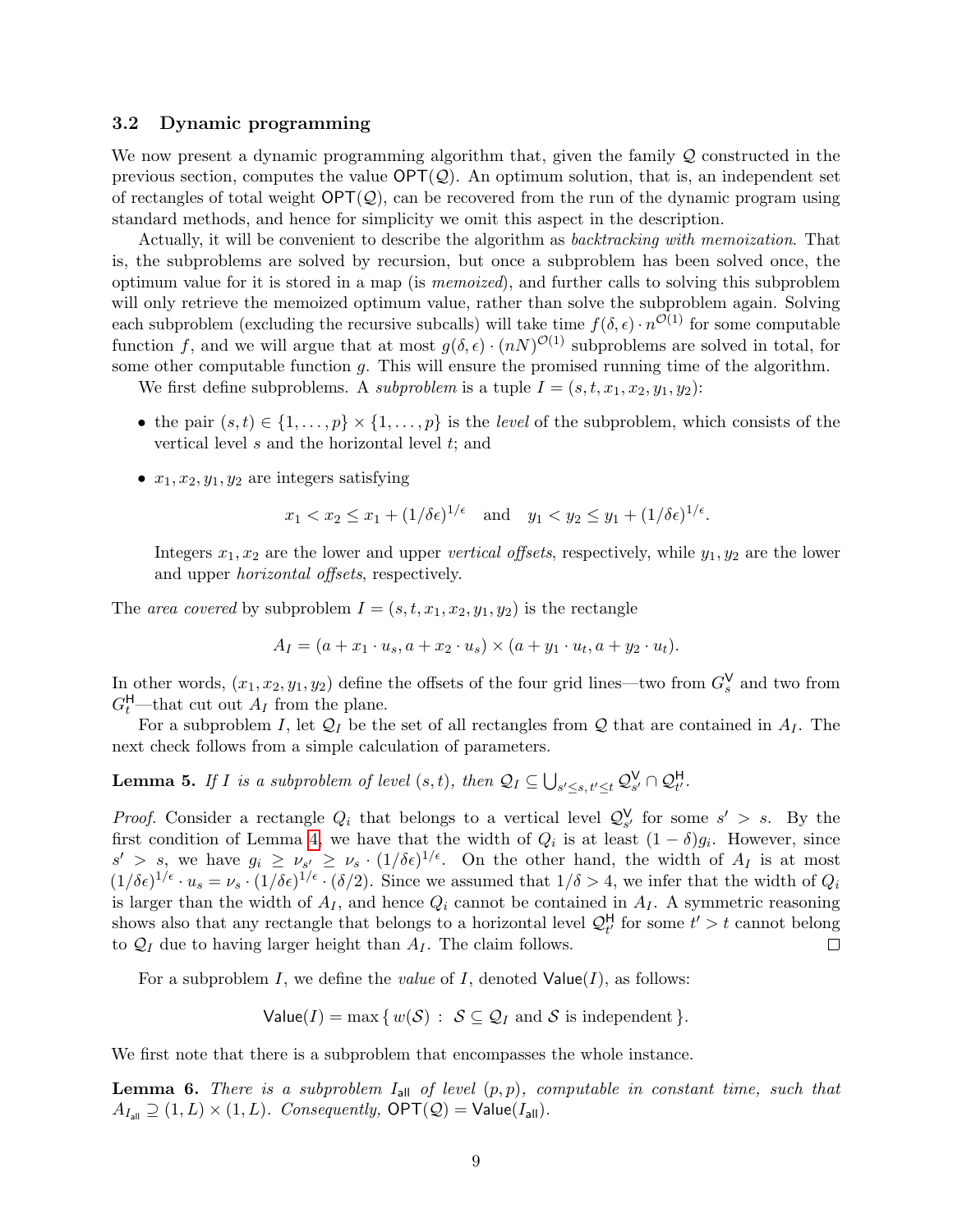*Proof.* Choose  $z_1$  to be the largest integer such that  $a + z_1 \cdot u_p \leq 0$ . Let  $z_2 = z_1 + (1/\delta \epsilon)^{1/\epsilon}$ , and define  $I_{\text{all}} = (p, p, z_1, z_1, z_2, z_2)$ . Clearly  $I_{\text{all}}$  is a subproblem, so we are left with proving that  $A_{I_{\text{all}}} \supseteq (1, L) \times (1, L)$ . By the maximality of  $z_1$ ,

<span id="page-9-0"></span>
$$
a + z_1 \cdot u_p > -u_p. \tag{2}
$$

On the other hand, we have

<span id="page-9-1"></span>
$$
u_p = \delta \nu_p / 2 = \mu_p \cdot (\delta / 2) \cdot (\delta \epsilon)^{1/\epsilon - 1} \ge L \cdot \delta / 2 \cdot (\delta \epsilon)^{1/\epsilon - 1}.
$$
 (3)

By combining  $(2)$  and  $(3)$ , we obtain

$$
a + z_2 \cdot u_p = a + z_1 \cdot u_p + (1/\delta \epsilon)^{1/\epsilon} \cdot u_p \ge -u_p + (1/\delta \epsilon)^{1/\epsilon} \cdot u_p
$$
  
 
$$
\ge L \cdot \delta/2 \cdot (\delta \epsilon)^{1/\epsilon - 1} \cdot ((1/\delta \epsilon)^{1/\epsilon} - 1) > L;
$$

the last inequality follows from the assumption that  $1/\epsilon$  is an integer larger than 4. It follows that  $A_{I_{\text{all}}}$  indeed contains the whole square  $(1, L) \times (1, L)$ .  $\Box$ 

Next, we show how to *solve* each subproblem I, that is, to compute  $Value(I)$ , using recursion.

<span id="page-9-2"></span>**Lemma 7.** A subproblem I of level  $(s,t)$  can be solved using  $f(\delta, \epsilon)$  calls to solving subproblems of levels  $(s - 1, t)$ ,  $(s, t - 1)$ , and  $(s - 1, t - 1)$ , for some computable function f. Moreover, the time needed for this computation, excluding the time spent in the recursive calls, is at most  $f(\delta, \epsilon) \cdot n$ .

*Proof.* Let  $I = (s, t, x_1, x_2, y_1, y_2)$ . We denote  $x = x_2 - x_1$  and  $y = y_2 - y_1$ ; recall that  $0 < x, y \leq$  $(1/\delta \epsilon)^{1/\epsilon}$ . Consider all vertical grid lines of  $G_s^V$  with x-coordinates  $a+\alpha \cdot u_s$  for  $x_1 \leq \alpha \leq x_2$  and all horizontal grid lines of  $G_t^H$  with y-coordinates  $a+\beta \cdot u_t$  for  $y_1 \leq \beta \leq y_2$ . These lines partition the rectangle  $A_I$  into  $x \times y$  smaller rectangles with side lengths  $u_s$  and  $u_t$ , which we shall call cells. Cells can be naturally indexed by pairs of integers from  $\{1,\ldots,x\}\times\{1,\ldots,y\}$ : cell  $(\alpha,\beta)$  has sides contained in vertical lines with x-coordinates  $a+(\alpha-1)u_s$  and  $a+\alpha\cdot u_s$ , and horizontal lines with y-coordinates  $a+(\beta-1)u_t$ and  $a + \beta \cdot u_t$ . We use the terminology of *rows* and *columns* in the grid of cells, defined naturally.

Consider any independent set of rectangles  $S \subseteq Q_I$ . The reader may think of S as an optimum solution, that is, a set with  $w(S) = \text{Value}(I)$ . By Lemma [6,](#page-8-1) each rectangle of S belongs to  $\mathcal{Q}_{s'}^{\mathsf{V}} \cap \mathcal{Q}_{t'}^{\mathsf{H}}$ for some  $s' \leq s$  and  $t' \leq t$ ; such rectangle will be henceforth called a rectangle of level  $(s', t')$ . Let us classify these rectangles according to their level as follows. A rectangle  $Q_i \in \mathcal{S}$  of level  $(s', t')$  is called:

- large if  $s' = s$  and  $t' = t$ ;
- horizontal if  $s' = s$  and  $t' < t$ ;
- vertical if  $s' < s$  and  $t' = t$ ;
- small if  $s' < s$  and  $t' < t$ .

Observe that if  $s = 1$  then there are no vertical or small rectangles, whereas if  $t = 1$  then there are no horizontal or small rectangles. The following assertions follow from the second condition of Lemma [4,](#page-7-0) and the fact that no rectangle of  $\mathcal Q$  is abusive; see Figure [2](#page-10-0) for an illustration.

- Each large rectangle is equal to the union of a subset of cells.
- Each horizontal rectangle is contained in the union of a sequence of consecutive cells in a single row of the grid. The vertical sides of this rectangle are aligned with the left side of the first cell of the sequence, and the right side of the last cell.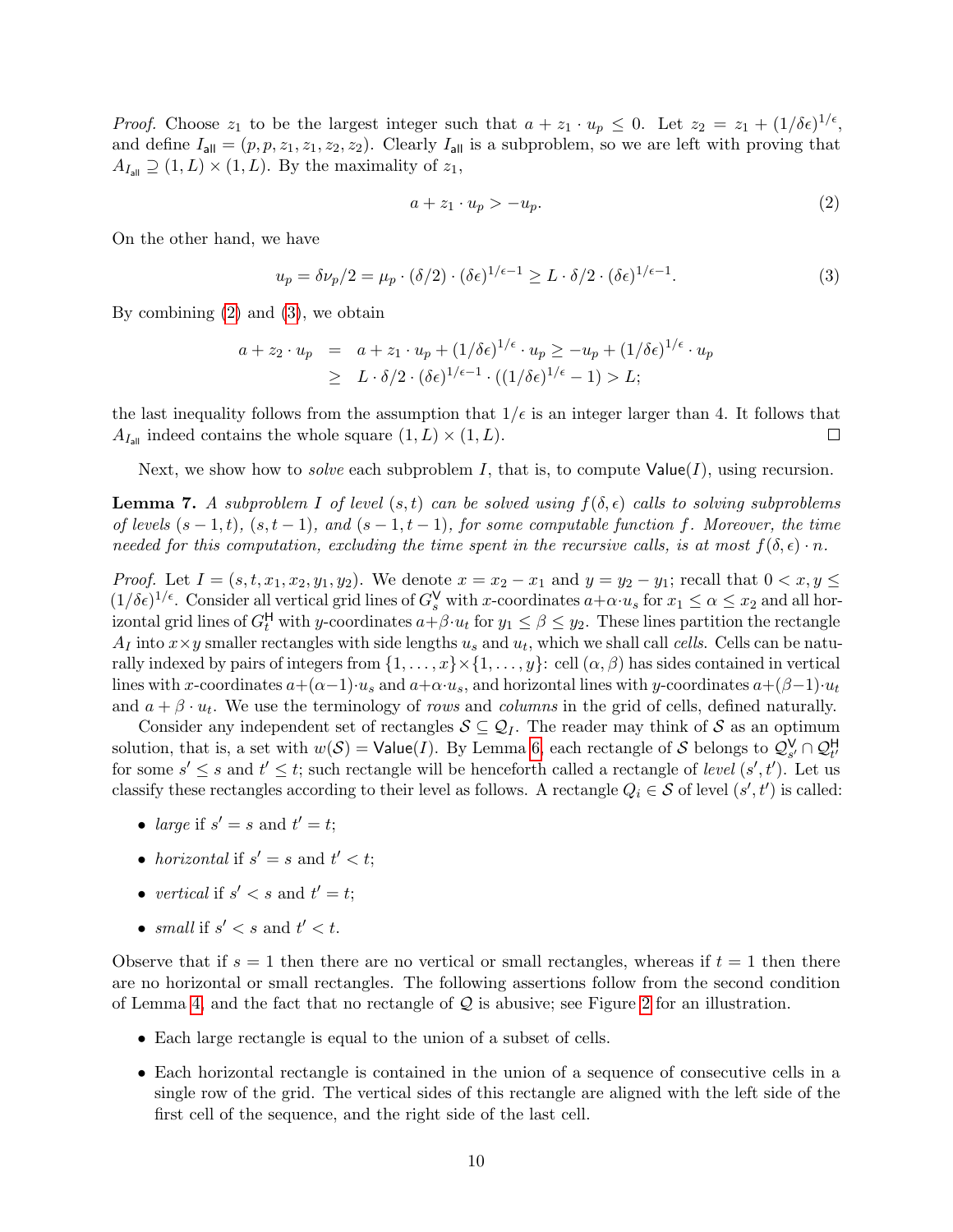

<span id="page-10-0"></span>Figure 2: The partition of  $A_I$  into large, horizontal, vertical, and small cells. The figure is a slightly modified figure from [\[1\]](#page-23-2).

- Each vertical rectangle is contained in the union of a sequence of consecutive cells in a single column of the grid. The horizontal sides of this rectangle are aligned with the bottom side of the first cell of the sequence, and the top side of the last cell.
- Each small rectangle is contained in a single cell.

We shall call a cell:

- *large* if it is contained in a large rectangle;
- *horizontal* if it overlaps with some horizontal rectangle;
- *vertical* if it overlaps with some vertical rectangle; and
- small if all rectangles from  $S$  with which it overlaps are small.

Observe that as  $S$  is independent, each cell is of exactly one of the above types.

We now partition the cells into *boxes*, where each box is formed by a rectangle of cells; again, see Figure [2](#page-10-0) for an illustration. First, for each large rectangle, create a large box consisting of the cells contained in this rectangle. Second, for every inclusion-wise maximal sequence of consecutive horizontal cells contained in the same row, create a *horizontal box* consisting of all these cells. Third, for every inclusion-wise maximal sequence of consecutive vertical cells contained in the same column, create a vertical box consisting of all these cells. Finally, put every small cell into a small box consisting only of this cell. Observe that thus, every rectangle of  $S$  is contained in a single box.

Suppose for a moment that  $s > 1$  and consider any potential vertical box B, that is, a sequence of consecutive cells contained in one column of the grid of cells. Observe that for this box we can define a subproblem  $I_B$  of level  $(s-1,t)$  so that  $B=A_{I_B}$ . This is because the grid lines delimiting B are also grid lines from  $G_{s-1}^V$  and  $G_t^H$ , while the width of B is equal to  $u_s = (1/\delta \epsilon)^{1/\epsilon} u_{s-1}$ . Hence, for the subproblem  $I_B$  the difference between its vertical offsets will be bounded by  $(1/\delta\epsilon)^{1/\epsilon}$ , as requested in the definition of a subproblem. Similarly we can define a subproblem  $I_B$  of level  $(s, t-1)$ whenever B is a horizontal box, and a subproblem  $I_B$  of level  $(s-1, t-1)$  whenever B is a small box.

With these observations in mind, we can present the procedure for computing  $Value(I)$ ; suppose for now that  $s, t > 1$ . The procedure enumerates all partitions of the grid of cells into boxes, where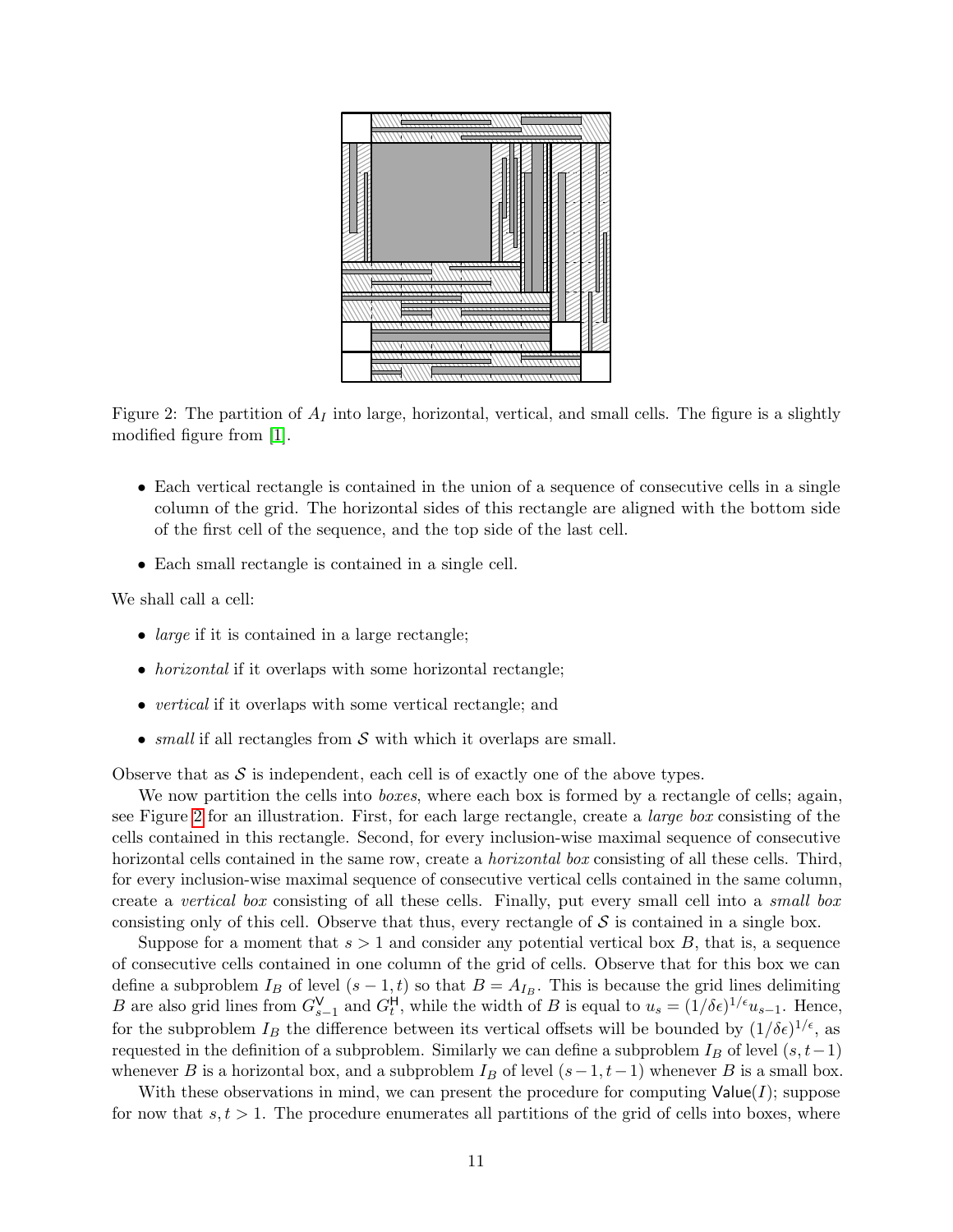each box has a prescribed type: it is either large, horizontal, vertical, or small. Obviously, we consider only partitions where horizontal boxes are contained in one row, vertical boxes are contained in one column, and small boxes consist of one cell. Observe that since  $x, y \leq (1/\delta \epsilon)^{1/\epsilon}$ , the number of such partitions is bounded by  $f(\delta, \epsilon)$  for some computable function f. For each partition P, we do the following:

- For each large box B in P, choose the heaviest rectangle  $Q_i \in \mathcal{Q}_I$  such that  $B = Q_i$ , and record its weight. If for some large box there is no such rectangle, ignore this partition  $P$ .
- For each horizontal, vertical, or small box B in P, compute  $\text{Value}(I_B)$  by a recursive call to solving the subproblem  $I_B$ .
- Sum up the weights recorded for large boxes and values computed for other boxes, and record the obtained sum as a candidate value for  $Value(I)$ .

Finally, return as  $Value(I)$  the maximum among all the candidate values computed for all partitions into boxes. In case  $s = 1$  we assume that all vertical and small boxes yield value 0, and when  $t = 1$ we do the same for all horizontal and small boxes. The claimed running time of the procedure, as well as the upper bound on the number of recursive calls, follows directly from the description.

To see the correctness of the procedure, observe that each candidate value represents the total weight of some independent set of rectangles contained in  $\mathcal{Q}_I$ : this independent set consists of all the rectangles chosen to fill the large boxes, and the union of the independent sets yielding values Value( $I_B$ ) among all the other boxes B. On the other hand, from the discussion before the description of the procedure it follows that if  $S_I \subseteq Q_I$  is an independent set of rectangles such that  $w(S_I) = \text{Value}(I)$ , then there will be a partition P into boxes which will be considered by the procedure, and for which every rectangle of  $S_I$  fits into a single box. It is then easy to see that for this partition  $P$ , the optimum value  $Value(I)$  will be computed as a candidate.  $\Box$ 

Finally, to bound the running time of the algorithm, we prove that there is only a small number of subproblems I for which  $\mathcal{Q}_I$  is non-empty. Obviously, only such subproblems are necessary to solve, as the others have value 0.

# <span id="page-11-0"></span>**Lemma 8.** The number of subproblems I for which  $Q_I$  is non-empty is at most  $81 \cdot (1/\delta \epsilon)^{4/\epsilon} \cdot |Q| p^2$ .

*Proof.* It suffices to prove that for every fixed rectangle  $Q_i \in \mathcal{Q}$  and for every level  $(s,t) \in$  $\{1,\ldots,p\} \times \{1,\ldots,p\}$ , there are at most  $81 \cdot (1/\delta \epsilon)^{4/\epsilon}$  subproblems I of level  $(s,t)$  for which  $Q_i \in \mathcal{Q}_I$ . Observe that if  $I = (s, t, x_1, x_2, y_1, y_2)$  and  $I' = (s, t, x'_1, x'_2, y'_1, y'_2)$  are two subproblems of level  $(s, t)$  such that  $A_I \cap A_{I'} \neq \emptyset$ , then we necessarily have

$$
x_1 - (1/\delta \epsilon)^{1/\epsilon} < x_1' < x_2' < x_2 + (1/\delta \epsilon)^{1/\epsilon} \quad \text{and}
$$
\n
$$
y_1 - (1/\delta \epsilon)^{1/\epsilon} < y_1' < y_2' < y_2 + (1/\delta \epsilon)^{1/\epsilon}.
$$

Since  $x_2 \leq x_1 + (1/\delta \epsilon)^{1/\epsilon}$  and  $y_2 \leq y_1 + (1/\delta \epsilon)^{1/\epsilon}$ , for fixed I there are at most  $81 \cdot (1/\delta \epsilon)^{4/\epsilon}$  choices of  $x_1', x_2', y_1', y_2'$  that satisfy the above. Therefore, for each subproblem I of level  $(s, t)$ , there are at most  $81 \cdot (1/\delta \epsilon)^{4/\epsilon}$  other subproblems I' of the same level for which  $A_I \cap A_{I'} \neq \emptyset$ . If  $Q_i \in \mathcal{Q}_I$ for some I of level  $(s, t)$ , then all subproblems I' of the same level for which  $Q_i \in \mathcal{Q}_{I'}$  must satisfy  $A_I \cap A_{I'} \neq \emptyset$ , and hence there can be at most  $81 \cdot (1/\delta \epsilon)^{4/\epsilon}$  of them.  $\Box$ 

Having gathered all the tools, we conclude by describing the algorithm. To compute  $\mathsf{OPT}(\mathcal{Q})$ , it is sufficient to compute  $Value(I_{all})$  for the subproblem  $I_{all}$  given by Lemma [6.](#page-8-1) As mentioned before, for this we use backtracking with memoization. Namely, starting from  $I_{all}$ , we recursively solve subproblems as explained in Lemma [7.](#page-9-2) Whenever  $Value(I)$  has been computed for some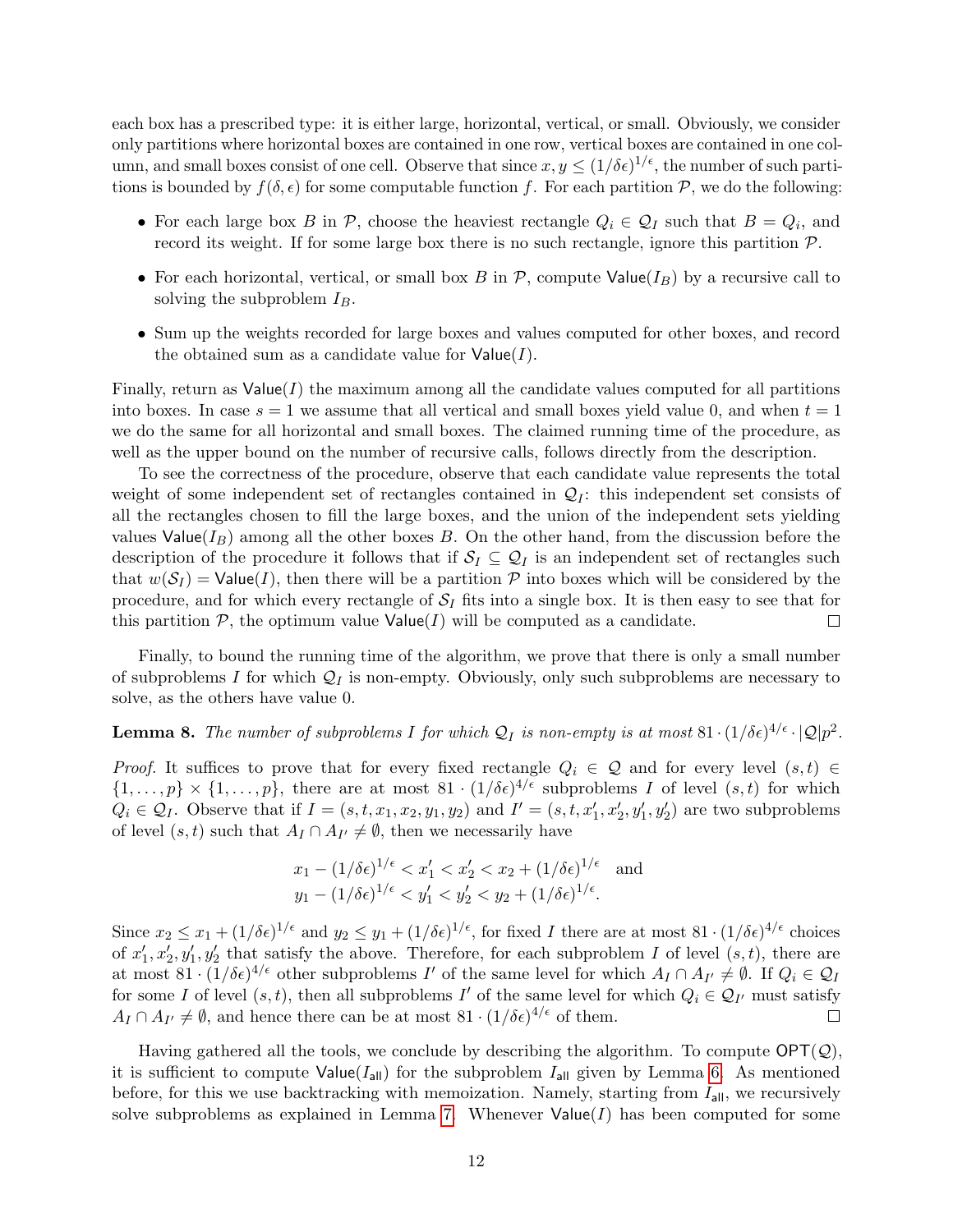subproblem I, then this value is memoized in a map, and further calls to solving I will only return the value retrieved from the map, instead of recomputing the value again. Furthermore, whenever we attempt to compute  $Value(I)$  for a subproblem I for which  $\mathcal{Q}_I$  is empty, we immediately return 0 instead of applying the procedure of Lemma [7.](#page-9-2) Therefore, the total running time of the algorithm is upper bounded by the number of subproblems I for which  $\mathcal{Q}_I$  is non-empty, times the time spent on internal computations for each of them, including checking whether the respective set  $\mathcal{Q}_I$  is empty and whether Value(I) has already been memoized. The first factor is bounded by  $81 \cdot (1/\delta \epsilon)^{4/\epsilon} \cdot |\mathcal{Q}| p^2 \leq 81 \cdot (1/\delta \epsilon)^{4/\epsilon} \cdot nN^2$  due to Lemma [8.](#page-11-0) The second factor is bounded by  $f(\delta, \epsilon) \cdot n^d$  for some constant d, due to Lemma [7.](#page-9-2) Hence, the running time of the whole algorithm is  $f(\delta, \epsilon) \cdot (nN)^c$  for some computable function f and constant c. As mentioned before, the algorithm can be trivially adjusted to also compute an independent set of weight  $Value(I_{all})$  by storing the value of each subproblem together with some independent set that certifies this value.

Summarizing, the dynamic programming described above computes an independent set in Q of weight  $\mathsf{OPT}(\mathcal{Q})$  in time  $f(\delta, \epsilon) \cdot (nN)^c$ . As argued in the previous section, such an independent set projects to an independent set of the same weight in  $\mathcal{R}^{-\delta}$ , and  $\text{OPT}(\mathcal{Q}) \geq (1 - 40\epsilon)\text{OPT}$  holds with probability at least  $1/2$ . This concludes the proof of Theorem [2.](#page-3-2)

#### <span id="page-12-0"></span>3.3 Parameterized setting: Theorem [1](#page-3-3)

In this section we present the proof of Theorem [1.](#page-3-3) Note that if all rectangles had equal weights, then we could derive Theorem [1](#page-3-3) from Theorem [2](#page-3-2) by simply running the algorithm for  $\epsilon = 1/(k+1)$ . This is because in the uniform-weight setting, a solution of size at most  $k$  that loses at most a multiplicative factor of  $1/(k+1)$  to the optimum, actually needs to be optimal. However, this argument breaks when the weights are non-uniform. Instead, we argue how the reasoning from the proof of Theorem [2](#page-3-2) should be adjusted to also justify Theorem [1.](#page-3-3)

First, we consider the sparsification arguments presented in Section [3.1,](#page-4-0) which yield subfamilies  $\mathcal{R}'$  and  $\mathcal{R}''$ . Let us apply them for  $\epsilon = 1/(20k)$ . Suppose  $\mathcal{S} \subseteq \mathcal{R}$  is an optimum solution for the considered variant of the problem: it is an independent set of size at most  $k$  and of total weight OPT<sub>k</sub>( $\mathcal{R}$ ). When applying the sparsification yielding family  $\mathcal{R}'$  (Lemma [1\)](#page-4-1), every rectangle of  $\mathcal{R}$  is removed with probability at most  $2\epsilon = 1/(10k)$  (cf. the proof of Lemma [1\)](#page-4-1). Therefore, the expected number of rectangles from S that are removed when constructing  $\mathcal{R}'$  is at most 1/10. Hence, by Markov's inequality, with probability at least  $9/10$  none of them is removed, and S entirely survives in  $\mathcal{R}'$ . Similarly, when  $\mathcal{R}''$  is constructed from  $\mathcal{R}'$ , every rectangles is again removed with probability at most  $8\epsilon = 2/(5k)$  (Lemma [2\)](#page-6-1). Again, the same calculation using Markov's inequality yields that, conditioned on S surviving in  $\mathcal{R}', \mathcal{S}$  survives also in  $\mathcal{R}''$  with probability at least 3/5. In total, we conclude that S survives in  $\mathcal{R}''$  with probability at least  $9/10 \cdot 3/5 > 1/2$ . Note that if  $S \subseteq \mathcal{R}''$ , then  $\mathsf{OPT}_k(\mathcal{R}'') \geq w(\mathcal{S}) = \mathsf{OPT}_k(\mathcal{R}),$  but also  $\mathsf{OPT}_k(\mathcal{R}'') \leq \mathsf{OPT}_k(\mathcal{R})$  due to  $\mathcal{R}'' \subseteq \mathcal{R}$ . Consequently, in this case we have  $\mathsf{OPT}_k(\mathcal{R}'') = \mathsf{OPT}_k(\mathcal{R})$ .

The construction of  $\mathcal Q$  from  $\mathcal R''$  is kept unchanged. Finally, in the dynamic programming we would like to compute  $\mathsf{OPT}_k(\mathcal{Q})$  instead of  $\mathsf{OPT}(\mathcal{Q})$ . The adjustment is standard: we add one additional coordinate to the definition of a subproblem, which keeps track of the number of rectangles to be picked in the solution. More precisely, a subproblems is now a tuple  $I = (s, t, x_1, x_2, y_1, y_2, \lambda)$ , where the first six coordinates have the original meaning, while  $\lambda$  is an integer with  $0 \leq \lambda \leq k$ that denotes the cardinality of the sought solution;  $\lambda$  will be called the *budget*. In subproblem I we are asked to compute  $Value(I)$ , defined to be the largest weight of an independent set of size at most  $\lambda$  contained in  $\mathcal{Q}_I$ . The recursive formula for computing Value(I), presented in Lemma [7,](#page-9-2) needs to be adjusted as follows: for each of the considered partitions into boxes, we also consider all possible partitions of the budget among the boxes. Each large box has to receive budget 1, since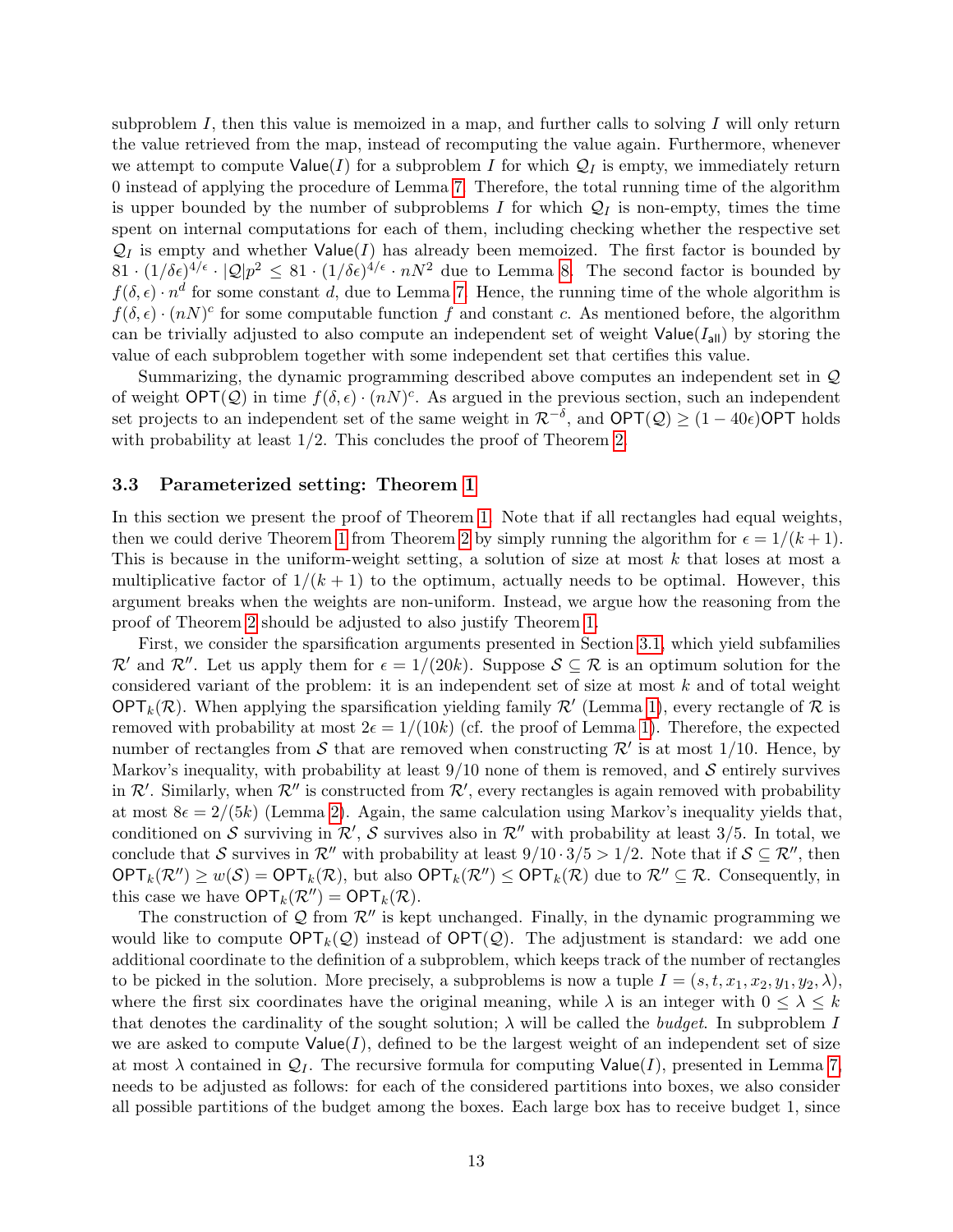there will be exactly one rectangle fit into this box, and the budget  $\lambda_B$  allocated to any other box  $B$  becomes the budget in the corresponding subproblem  $I_B$  that is solved recursively. Note that since the number of boxes is bounded by  $(1/\delta \epsilon)^{4/\epsilon}$  where  $\epsilon = 1/(20k)$ , we have that the number of partitions of the budget  $\lambda$  among the boxes is bounded by a computable function of  $\delta$  and k.

Wrapping up, with probability at least  $1/2$  we have that  $\mathsf{OPT}_k(\mathcal{R}'') = \mathsf{OPT}_k(\mathcal{R})$ . Since  $\mathcal Q$  is obtained from  $\mathcal{R}''$  only by shrinking the rectangles, we have  $\mathsf{OPT}_k(\mathcal{Q}) \geq \mathsf{OPT}_k(\mathcal{R}'')$ . As before, any independent set of rectangles in Q projects to an independent set of the same weight in  $\mathcal{R}^{-\delta}$ . Hence, if indeed  $\mathsf{OPT}_k(\mathcal{R}'') = \mathsf{OPT}_k(\mathcal{R})$ , then the dynamic programming will output a set of rectangles of size at most k that (after projection) is independent in  $\mathcal{R}^{-\delta}$  and has weight at least  $\mathsf{OPT}_k(\mathcal{R})$ .

# <span id="page-13-0"></span>4 Kernelization results

In this section we present our kernelization results, which apply to the case when  $\mathcal R$  consists of squares. As mentioned in the introduction, we can obtain a polynomial kernel for three settings: unit squares of uniform weight, unit squares of non-uniform weight, and squares of non-uniform size and uniform weight.

We start our description by clarifying the definition of kernelization. Then, we present two auxiliary lemmas on (weighted) graphs. Later, we apply these lemmas to reduced instances of MWISR on (unit) squares to obtain the different kernels. Finally, we explain how to reduce the bit encodings of the kernels, and we present applications for the design of EPTASes and fast FPT algorithms.

#### 4.1 Definition of kernel

The classic definition of kernelization (cf. [\[11\]](#page-24-13)) is tailored to decision problems; extending it to optimization problems in a weighted setting often turns out to be problematic. Making the definition compatible with the  $\delta$ -shrinking model would make it even more complicated. For this reason, we define explicitly what we mean by kernelization for MWISR in the shrinking model, bearing in mind the main principle of kernelization: solving the kernel should project to a solution for the original instance.

<span id="page-13-1"></span>**Definition 2.** Suppose  $\mathcal{R}$  is a family of axis-parallel rectangles, k is an integer parameter, and  $\delta \in (0,1)$  is a constant. Then, a kernel for R and  $\delta$  is a polynomial-time computable subfamily  $\mathcal{Q} \subseteq \mathcal{R}$  such that  $|\mathcal{Q}| \leq f(k,\delta)$  for a computable function f, called the size of the kernel, and the following holds:

$$
\mathsf{OPT}_k(\mathcal{Q}^{-\delta}) \geq \mathsf{OPT}_k(\mathcal{R}).
$$

Thus, solving MWISR on  $\mathcal R$  with  $\delta$ -shrinking relaxation can be done by solving MWISR on  $\mathcal{Q}^{-\delta}$  (without δ-shrinking relaxation). If one wishes to use an algorithm for the shrinking relaxation on the kernel, then applying it to  $Q^{-\delta}$  with parameter  $\delta$  will yield a subfamily S of size k such that  $S^{-2\delta}$  is independent, and  $w(S) \ge \text{OPT}_k(Q^{-\delta}) \ge \text{OPT}_k(\mathcal{R})$ . Hence, this solves the original problem for 2δ-shrinking, and we can rescale the parameter accordingly.

A reader well-versed in the foundations of parameterized complexity will notice that Definition [2](#page-13-1) is at least as strong as any reasonable complexity-theoretical definition of kernelization, apart from one aspect. Namely, the weights and the coordinates of the rectangles in the kernel are inherited from the original instance, and hence, their bit encoding may not be bounded in terms of k and  $\delta$ . We prefer to work with Definition [2,](#page-13-1) because it focusses our efforts on the core combinatorial aspects of our kernelization procedures, rather than on the less relevant complexity-theoretical aspects. However, at the end of this section we argue that, essentially, the bit encodings of both the weights and the coordinates can be reduced to a polynomial in k and  $1/\delta$ .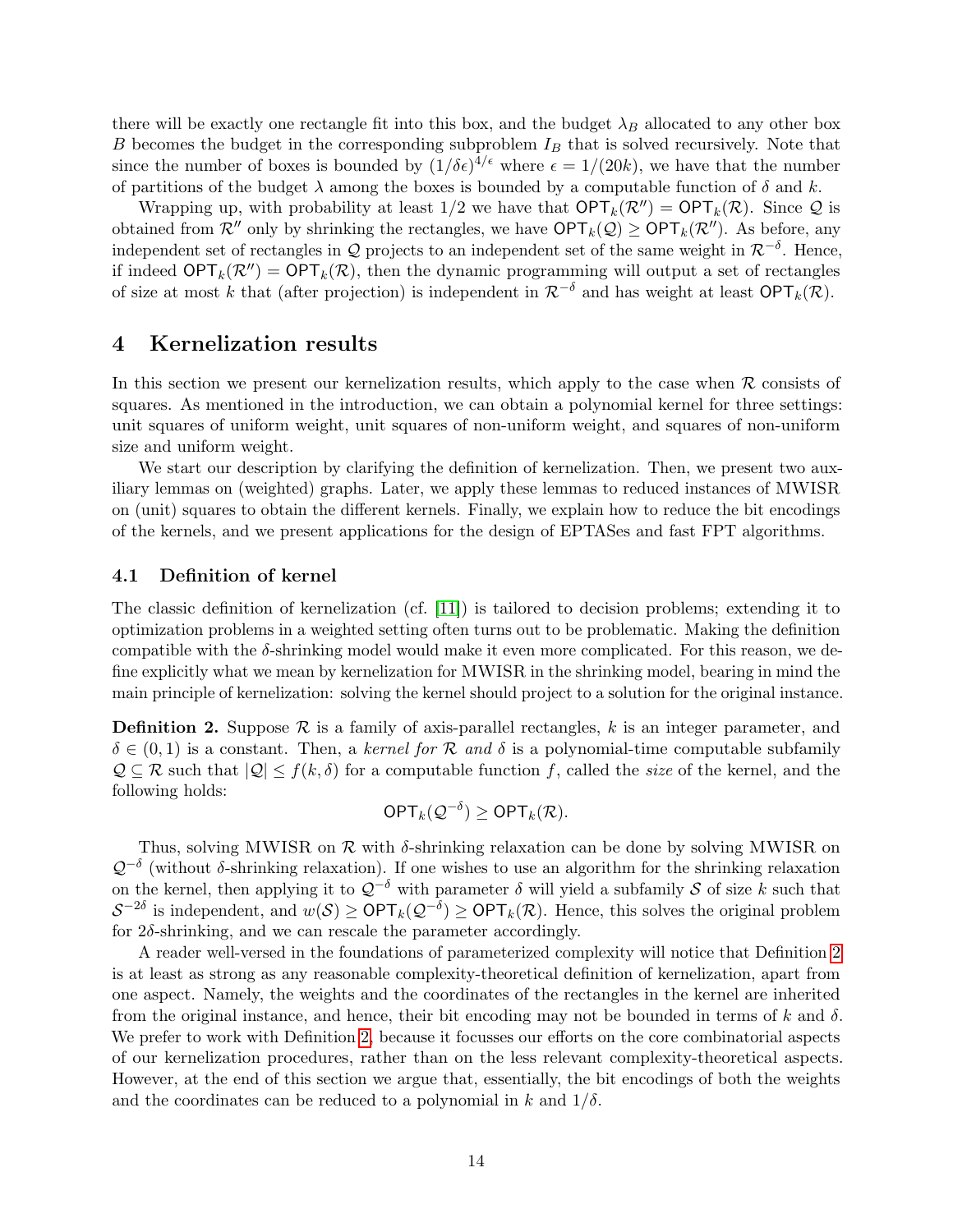#### 4.2 Auxiliary results on graphs

We consider the parameterized MAXIMUM WEIGHT INDEPENDENT SET (MWIS) problem on graphs. In this problem, we are given a graph G, a non-negative weight function  $w: V(G) \to \mathbb{R}_{\geq 0}$ , and an integer parameter k; we look for a subset of  $V(G)$  that has size at most k, contains only pairwise non-adjacent vertices (i.e., it is an *independent set*), and has the maximum possible weight subject to these conditions. This maximum weight will be denoted by  $\mathsf{OPT}_k(G)$ . We present two simple reduction techniques that apply to parameterized MWIS on general graphs.

We need the following notation. Given a graph G, let  $N_G^{\leq i}$  $\tilde{G}^{i}(v)$  denote the set of vertices at distance at most i from  $v \in V(G)$ , and let  $\Delta^{\leq i}(G)$  denote the maximum number of vertices at distance at most *i* from any vertex of G (i.e.,  $\Delta^{\leq i}(G) = \max_{v \in V(G)} |N_G^{\leq i}|$  $\tilde{G}^{i}(v)$ ). Note that  $\Delta^{\leq 1}(G)$ is simply the maximum degree of G plus 1.

In the next lemma, we will identify a subgraph  $G'$  of G such that it suffices to search in  $G'$  for the optimal solution to parameterized MWIS. Intuitively, later we will show that in the shrinking model for uniform squares the graph G' can be assumed to have size  $64k/\delta^2$  (weighted case), since the shrinking will allow us to ensure that  $\Delta^{\leq 2}(G) \leq 64/\delta^2$ , for some appropriately chosen graph G.

<span id="page-14-1"></span>**Lemma 9.** Given an instance  $(G, w, k)$  of parameterized MWIS, one can in polynomial time find an induced subgraph G' of G such that  $\mathsf{OPT}_k(G) = \mathsf{OPT}_k(G')$  and  $|V(G')| \leq k \cdot \Delta^{\leq 2}(G)$ .

*Proof.* If G is empty, then the lemma holds with  $G' = G$ , and thus we may assume that G is not empty. We iteratively define a sequence of graphs  $G_0, G_1, \ldots, G_k$  and a sequence of vertices  $v_1, \ldots, v_k \in V(G)$  as follows. First, we put  $G_0 = G$ . Consider  $i = 1, \ldots, k$  in order. If  $G_{i-1}$  is not empty, then let  $v_i$  be a vertex of maximum weight in  $G_{i-1}$ , and let  $G_i = G_{i-1} - N_{G_i}^{\leq 2}$  $\frac{\epsilon^{2}}{G_{i-1}}[v_i]$ . If  $G_{i-1}$ is empty, then let  $v_i = v_{i-1}$  and  $G_i = G_{i-1}$ .

We claim there is a set  $I \subseteq V(G)$ , such that I is an independent set,  $|I| \leq k$ , I has maximum weight subject to these conditions, and  $I \cap V(G_k) = \emptyset$ . If  $G_k$  is an empty graph, then this is trivial. So assume that  $G_k$  is not empty. Then,  $v_1, \ldots, v_k$  are all distinct by construction. Let  $I' \subseteq V(G)$  be such that I' is an independent set,  $|I'| \leq k$ , I' has maximum weight under these conditions, and among all such sets  $|I' \cap V(G_k)|$  is minimum. Suppose, for sake of contradiction, that  $|I' \cap V(G_k)| > 0$ . Let x be an arbitrary vertex in  $I' \cap V(G_k)$ . By construction, the sets  $N_{\overline{G}}^{\leq 1}$  $\frac{\leq 1}{G}[v_1], \ldots, N_G^{\leq 1}[v_k]$  are pairwise disjoint, because if  $N_G^{\leq 1}$  $\overline{G}^{\leq 1}[v_j] \cap N_{\overline{G}}^{\leq 1}$  $\widehat{G}^{\text{I}}[v_i] \neq \emptyset$  for some  $j > i$ , then  $v_j \in N_{G_i}^{\leq 2}$  $\sum_{i=1}^{n} [v_i]$ , which combined with the fact that  $v_j \neq v_i$  contradicts the choice of  $v_j$ . Moreover,  $V(G_k)$  is disjoint from the sets  $N_G^{\leq 1}$  $\big[\tilde{G}^1[v_1],\ldots,N_{\tilde{G}}^{\leq 1}[v_k]\big]$  as well. As  $|I'|\leq k$  and  $x\in I'\cap V(G_k)$ , it follows that I' intersects at most  $k-1$  sets among  $N_G^{\leq 1}$  $G_{\overline{G}}^{\leq 1}[v_1], \ldots, N_{\overline{G}}^{\leq 1}[v_k]$ . Consider any  $i \in \{1, \ldots, k\}$ such that  $I' \cap N_G^{\leq 1}$  $G_G^{-1}[v_i] = \emptyset$ . By the choice of  $v_1, \ldots, v_k$ , we have  $w(v_i) \geq w(x)$ . Therefore, the set  $I'' = (I \setminus \{x\}) \cup \{v_i\}$  is an independent set, and it satisfies  $|I''| = |I'|$ ,  $w(I'') \geq w(I')$ , and  $|I'' \cap V(G_k)| < |I' \cap V(G_k)|$ ; this contradicts the choice of I'. The claim follows.

Following the claim,  $\mathsf{OPT}_k(G) = \mathsf{OPT}_k(G')$ . Moreover,  $|V(G')| \leq k \cdot \Delta^{\leq 2}(G)$  by construction. Finally, it is straightforward to find  $G'$  in polynomial time by following the construction above.

In the case of unit weights, a stronger lemma can be proven. In the shrinking model, it will imply later that either we can directly find an independent set of size  $k$ , or that due to the shrinking the number of input squares can be assumed to be at most  $16k/\delta^2$ . This is because the shrinking will allow us to argue that  $\Delta^{\leq 1}(G) \leq 16/\delta^2$ , for some appropriately chosen graph G.

<span id="page-14-0"></span>**Lemma 10.** Given an instance  $(G, w, k)$  of parameterized MWIS with  $w(v) = 1$  for all  $v \in V(G)$  and  $|V(G)| > k \cdot \Delta^{\leq 1}(G)$ , one can in polynomial time find an independent set in G of size  $k = \mathsf{OPT}_k(G)$ .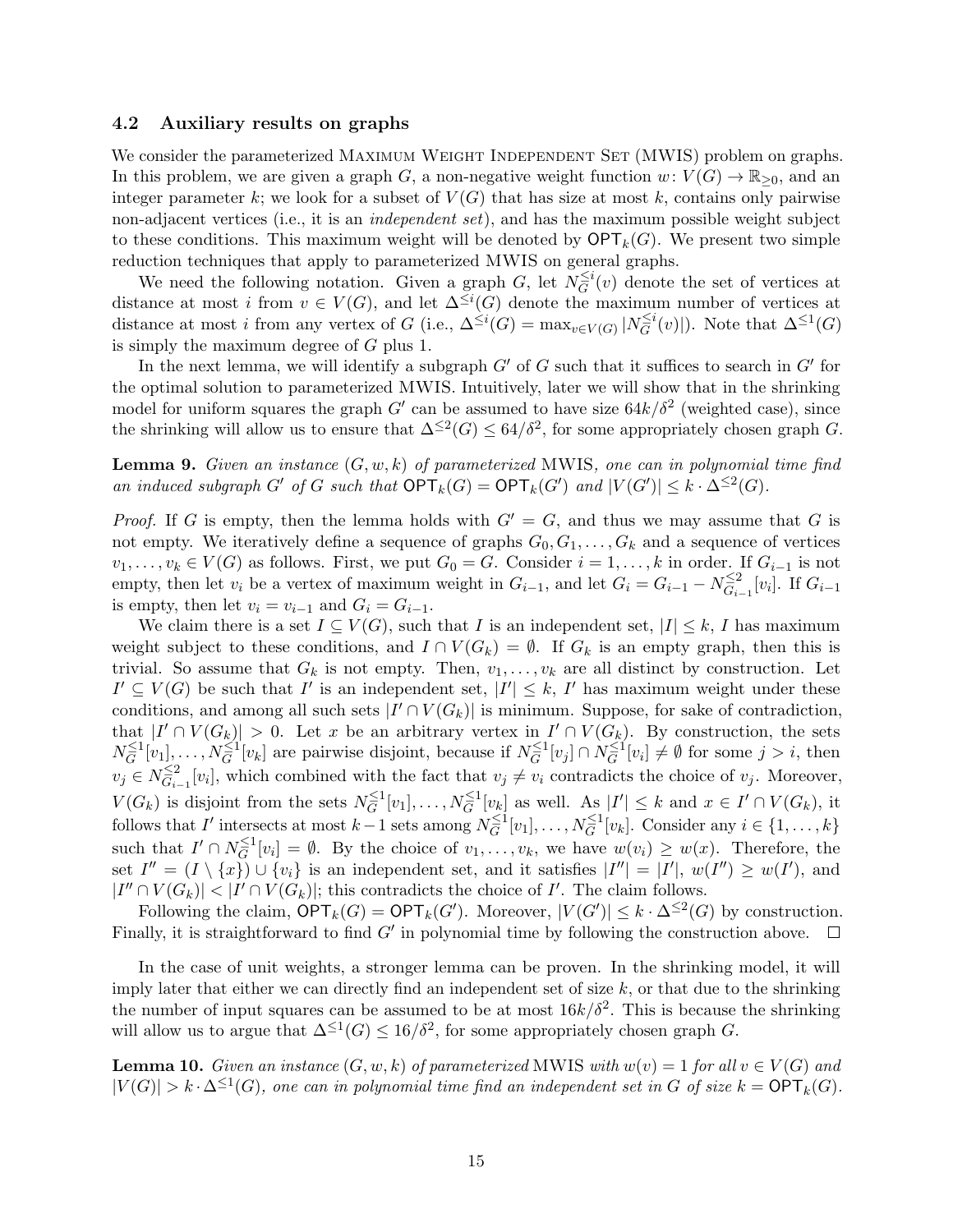*Proof.* Again, we iteratively define a sequence of graphs  $G = G_0, G_1, \ldots, G_k$  and a sequence of vertices  $v_1, \ldots, v_k \in V(G)$  as follows. Consider  $i = 1, \ldots, k$  in order. To define  $G_i$  based on  $G_{i-1}$ , let  $v_i$  be any vertex in  $G_{i-1}$ , and let  $G_i = G_{i-1} - N_{G_i}^{\leq 1}$  $\overline{G}_{i-1}^1[v_i]$ . As we will show next,  $G_i$  never becomes empty, and thus this sequence is well-defined.

Note that each  $G_i$  is an induced subgraph of G, and thus  $N_{G_i}^{\leq 1}$  $\tilde{\overline{G}}_{i-1}^{1}[v_i]$  is always of size at most  $\Delta^{\leq 1}(G)$ . By trivial induction, we have  $|V(G_i)| \geq |V(G)| - i \cdot \Delta^{\leq 1}(G)$ , which is always positive due to  $|V(G)| > k \cdot \Delta^{\leq 1}(G)$ . Hence, the construction can be performed for all the k steps, yielding distinct vertices  $v_1, \ldots, v_k$ .

Now observe that  $\{v_1, \ldots, v_k\}$  is an independent set in G, because if  $v_j$  and  $v_i$  were adjacent for some  $j > i$ , then  $v_j \in N_{G_i}^{\leq 1}$  $\overline{G}_{i-1}^1[v_i]$ , which combined with the fact that  $v_j \neq v_i$  contradicts the choice of  $v_j$ . Hence,  $\{v_1, \ldots, v_k\}$  can be returned. It is straightforward to perform the construction in polynomial time.  $\Box$ 

#### 4.3 Kernels on unit squares

To streamline the description of the kernels, we need the following definitions. The center of a rectangle  $R_i$  is the point  $c_i = (x_i^{(1)} + \frac{g_i}{2}, y_i^{(1)} + \frac{h_i}{2})$ . For some  $\lambda \geq 0$ , we say that a family R of rectangles is  $\lambda$ -distant if  $||c_i - c_j||_{\infty} \ge \lambda$  for any distinct  $R_i, R_j \in \mathcal{R}$ . Also, if  $\mathcal R$  is a family of squares and  $\mathcal{Q} \subseteq \mathcal{R}$  is a subfamily of  $\mathcal{R}$ , then we say that a mapping  $\phi \colon \mathcal{R} \to \mathcal{Q}$  is  $\lambda$ -close if for every  $R_i \in \mathcal{R}$  with  $R_j = \phi(R_i)$ , we have  $g_j \leq g_i$ ,  $w_j \geq w_i$ , and  $||c_i - c_j||_{\infty} \leq \lambda$ . Given such a mapping and a subfamily S of R, we use  $(\phi(\mathcal{S}))^{-\delta}$  to denote the δ-shrinking of the image of  $\phi$  on S.

The next lemma will prove very useful.

<span id="page-15-0"></span>**Lemma 11.** Let  $\delta \in (0,1)$  and let R be a family of squares, each of side length at least M. Suppose further that  $\phi \colon \mathcal{R} \to \mathcal{Q}$  is a  $(\delta M/2)$ -close mapping, for some subfamily  $\mathcal{Q} \subseteq \mathcal{R}$ . Then for every  $R_i \in \mathcal{R}$ , we have  $R_j^{-\delta} \subseteq R_i$  where  $R_j = \phi(R_i)$ .

Proof. Observe that

$$
R_i = \{p : ||p - c_i||_{\infty} < g_i/2\}
$$
 and  $R_j^{-\delta} = \{p : ||p - c_j||_{\infty} < (1/2 - \delta/2) \cdot g_j\}.$ 

By the  $(\delta M/2)$ -closeness of  $\phi$ , we have  $g_j \le g_i$  and  $||c_i - c_j|| \le (\delta/2) \cdot M$ . Hence, for every  $p \in R_j^{-\delta}$ , we have

$$
||p - c_i||_{\infty} \le ||p - c_j||_{\infty} + ||c_i - c_j||_{\infty}
$$
  
<  $(1/2 - \delta/2) \cdot g_j + (\delta/2) \cdot M \le (1/2 - \delta/2) \cdot g_i + (\delta/2) \cdot g_i = g_i/2.$ 

Since p was chosen arbitrarily, we conclude that  $R_j^{-\delta} \subseteq R_i$ .

The following corollary is now almost immediate.

<span id="page-15-1"></span>**Corollary 12.** Let  $\delta \in (0,1)$ , let  $\mathcal{R}$  is a family of squares, each of side length at least M, let  $\mathcal{Q} \subseteq \mathcal{R}$ be a subfamily of R, let  $\phi: \mathcal{R} \to \mathcal{Q}$  be a  $(\delta M/2)$ -close mapping, and let  $\mathcal{S} \subseteq \mathcal{R}$  be an independent subfamily of squares. Then  $\phi$  is injective on S, and  $(\phi(S))^{-\delta}$  is an independent set in  $\mathcal{Q}^{-\delta}$  of weight not smaller than  $w(S)$ . Consequently,  $\mathsf{OPT}_k(\mathcal{Q}^{-\delta}) \geq \mathsf{OPT}_k(\mathcal{R})$  for each non-negative integer k.

*Proof.* Observe that if  $R_j = \phi(R_i) = \phi(R_{i'})$  for some  $R_j, R_i, R_{i'} \in \mathcal{R}$ , then by Lemma [11](#page-15-0) we have  $R_j^{-\delta} \subseteq R_i \cap R_{i'}$ , so in particular  $R_i$  and  $R_{i'}$  overlap. Hence,  $\phi$  must be injective on any independent subfamily S. Moreover, Lemma [11](#page-15-0) ensures that  $(\phi(R_i))^{-\delta} \subseteq R_i$  for each  $R_i \in S$ , so independence of S implies the independence of  $(\phi(\mathcal{S}))^{-\delta}$ . By the definition of a close mapping, each square is

 $\Box$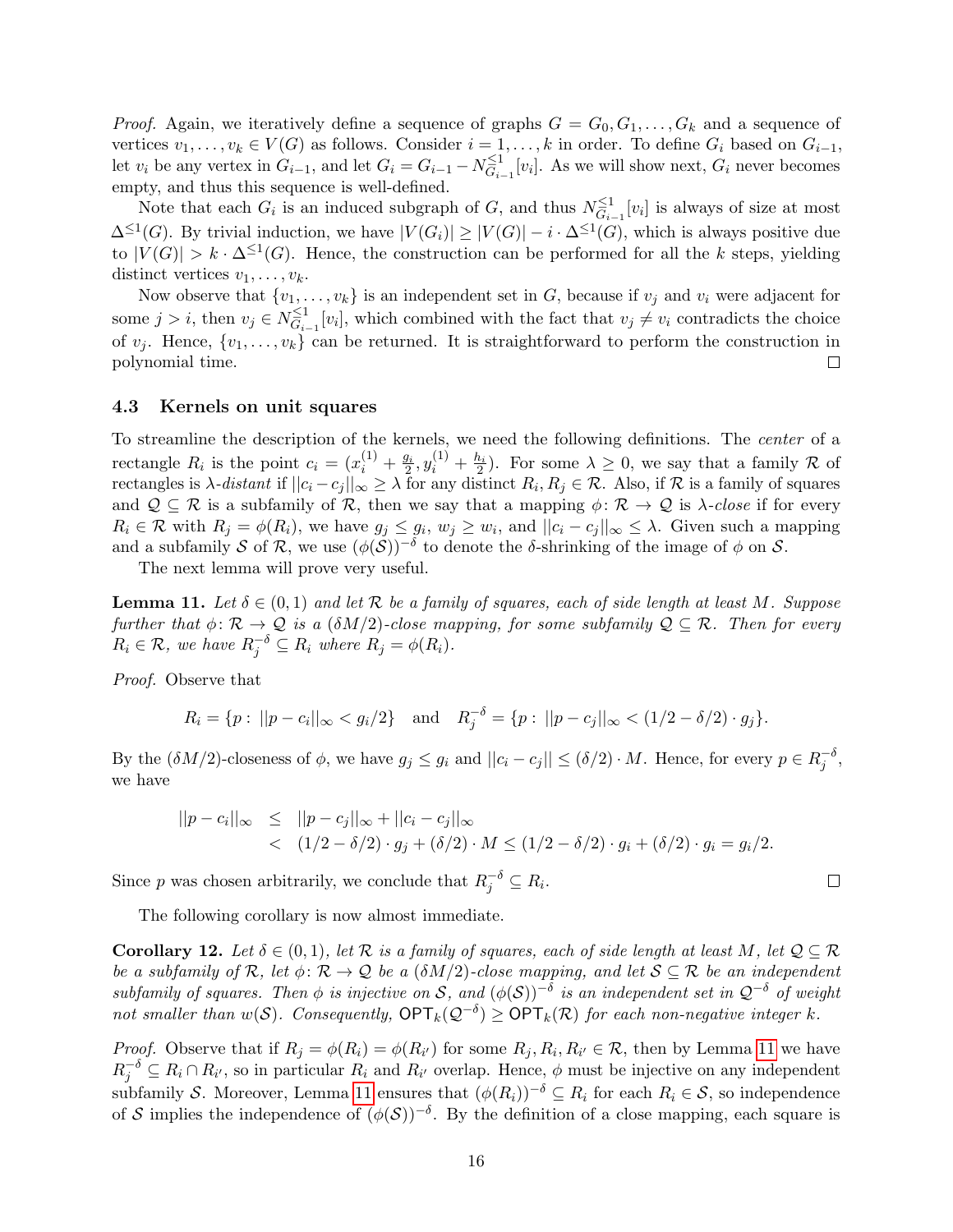mapped to a square of at least the same weight, and hence  $w(\phi(S)) \geq w(S)$ . The last assertion, that  $\mathsf{OPT}_k(\mathcal{Q}^{-\delta}) \geq \mathsf{OPT}_k(\mathcal{R})$ , follows immediately from the previous ones and the definition of  $\mathsf{OPT}_k(\cdot)$ .  $\Box$ 

We now give our main tool for the construction of kernels for unit squares; it can be seen as a sparsification of R.

<span id="page-16-0"></span>**Lemma 13.** Let k be a non-negative integer, let  $\delta \in (0,1)$ , and let R be a family of unit squares of non-uniform weight. Then one can in polynomial time construct a  $(\delta/2)$ -distant subfamily  $\mathcal{Q} \subseteq \mathcal{R}$ together with a  $(\delta/2)$ -close mapping  $\phi \colon \mathcal{R} \to \mathcal{Q}$ .

*Proof.* To construct Q and  $\phi$ , we iteratively perform the following procedure. Take a square  $R_i \in \mathcal{R}$ of maximum weight. Add  $R_i$  to  $\mathcal Q$ . For any square  $R_i \in \mathcal R$  for which  $||c_i - c_j||_{\infty} < (\delta/2)$ , remove  $R_i$  from  $\mathcal R$  and set  $\phi(R_i) = R_j$ . Iterate this procedure until  $\mathcal R$  becomes empty. It is clear from the construction that Q constructed in this manner is  $(\delta/2)$ -distant, and  $\phi \colon \mathcal{R} \to \mathcal{Q}$  is  $(\delta/2)$ -close; this is by the choice of  $R_j$  and the fact that all side lengths are equal. Moreover, the construction can be performed in polynomial time.  $\Box$ 

We are ready to give a kernel for unit squares of uniform weight. In a nutshell, we use Lemma [13](#page-16-0) to find a  $(\delta/2)$ -distant subfamily Q of R. Then we transfer an argument made by Alber and Fiala [\[4,](#page-23-5) Corollary 3.1 to kernelize  $\lambda$ -distant families of unit disks to the setting of unit squares, and apply it to Q to obtain the final kernel.

<span id="page-16-1"></span>**Theorem 3.** Let k be a non-negative integer, let  $\delta \in (0,1)$ , and let R be a family of unit squares of uniform weight. Then there is a kernel for  $R$  and  $\delta$  of size at most  $16k/\delta^2$ .

*Proof.* Apply the algorithm of Lemma [13](#page-16-0) to  $\mathcal{R}$ , thereby constructing a  $(\delta/2)$ -distant subfamily  $\mathcal{Q} \subseteq \mathcal{R}$  and a  $(\delta/2)$ -close mapping  $\phi \colon \mathcal{R} \to \mathcal{Q}$ . By Corollary [12,](#page-15-1) we have  $\mathsf{OPT}_k(\mathcal{Q}^{-\delta}) \geq \mathsf{OPT}_k(\mathcal{R})$ . Consider the intersection graph G of  $\mathcal{Q}^{-\delta}$ .

First, suppose that  $|Q^{-\delta}| = |V(G)| > k \cdot \Delta^{\leq 1}(G)$ . Then, we can apply Lemma [10](#page-14-0) to G, thus in polynomial time finding an independent set I in G of size  $k = \mathsf{OPT}_k(G)$ . Then, we return the subfamily S of squares in R that corresponds to I. Note that  $k = w(S) = \text{OPT}_k(\mathcal{Q}^{-\delta}) \ge \text{OPT}_k(\mathcal{R})$  and that  $S^{-\delta}$  is an independent set. Hence, S satisfies the conditions of a kernel for R and  $\delta$  of size at most k.

Second, suppose that  $|Q^{-\delta}| \leq |V(G)| \leq k \cdot \Delta^{\leq 1}(G)$ . If we can bound  $\Delta^{\leq 1}(G)$  by  $(4/\delta)^2$ , then Q satisfies the conditions of a kernel for R and  $\delta$  of size at most  $16k/\delta^2$ , because Q is a subfamily of  $\mathcal R$  and  $\mathsf{OPT}_k(\mathcal Q^{-\delta}) \geq \mathsf{OPT}_k(\mathcal R)$ .

In order to bound  $\Delta^{\leq 1}(G)$  by  $(4/\delta)^2$ , we prove that any square  $R_i^{-\delta} \in \mathcal{Q}^{-\delta}$  overlaps at most  $(4/\delta)^2$  squares of  $\mathcal{Q}^{-\delta}$  (including itself). This implies the same bound on  $\Delta^{\leq 1}(G)$ . Observe that any square  $R_j^{-\delta} \in \mathcal{Q}^{-\delta}$  that overlaps  $R_i^{-\delta}$  has its center inside a square of side length  $2-2\delta$  centered on  $c_i$ . Since Q is  $(\delta/2)$ -distant, so is  $\mathcal{Q}^{-\delta}$ , and thus open squares with side length  $(\delta/2)$  centered at the centers of squares of  $\mathcal{Q}^{-\delta}$  are pairwise disjoint. The union of all these open squares is contained in a square of side length  $2 - \delta$  centered on  $c_i$ . Then a simple area bound shows that at most  $(4/\delta)^2$ squares of  $\mathcal{Q}^{-\delta}$  overlap  $R_i$ . The theorem follows.  $\Box$ 

<span id="page-16-2"></span>**Theorem 4.** Let k be a non-negative integer, let  $\delta \in (0,1)$ , and let R be a family of unit squares of non-uniform weight. Then there is a kernel for  $R$  and  $\delta$  of size at most  $64k/\delta^2$ .

*Proof.* Again, apply the algorithm of Lemma [13](#page-16-0) to  $\mathcal{R}$ , thereby constructing a  $(\delta/2)$ -distant subfamily Q and a  $(\delta/2)$ -close mapping  $\phi \colon \mathcal{R} \to \mathcal{Q}$ ; in particular  $\mathsf{OPT}_k(\mathcal{Q}^{-\delta}) \geq \mathsf{OPT}_k(\mathcal{R})$  by Corollary [12.](#page-15-1) Let G be the intersection graph of  $\mathcal{Q}^{-\delta}$ . We proceed identically as in the proof of Theorem [3,](#page-16-1) except that we replace our use of Lemma [10](#page-14-0) by Lemma [9.](#page-14-1) More precisely, by applying the algorithm of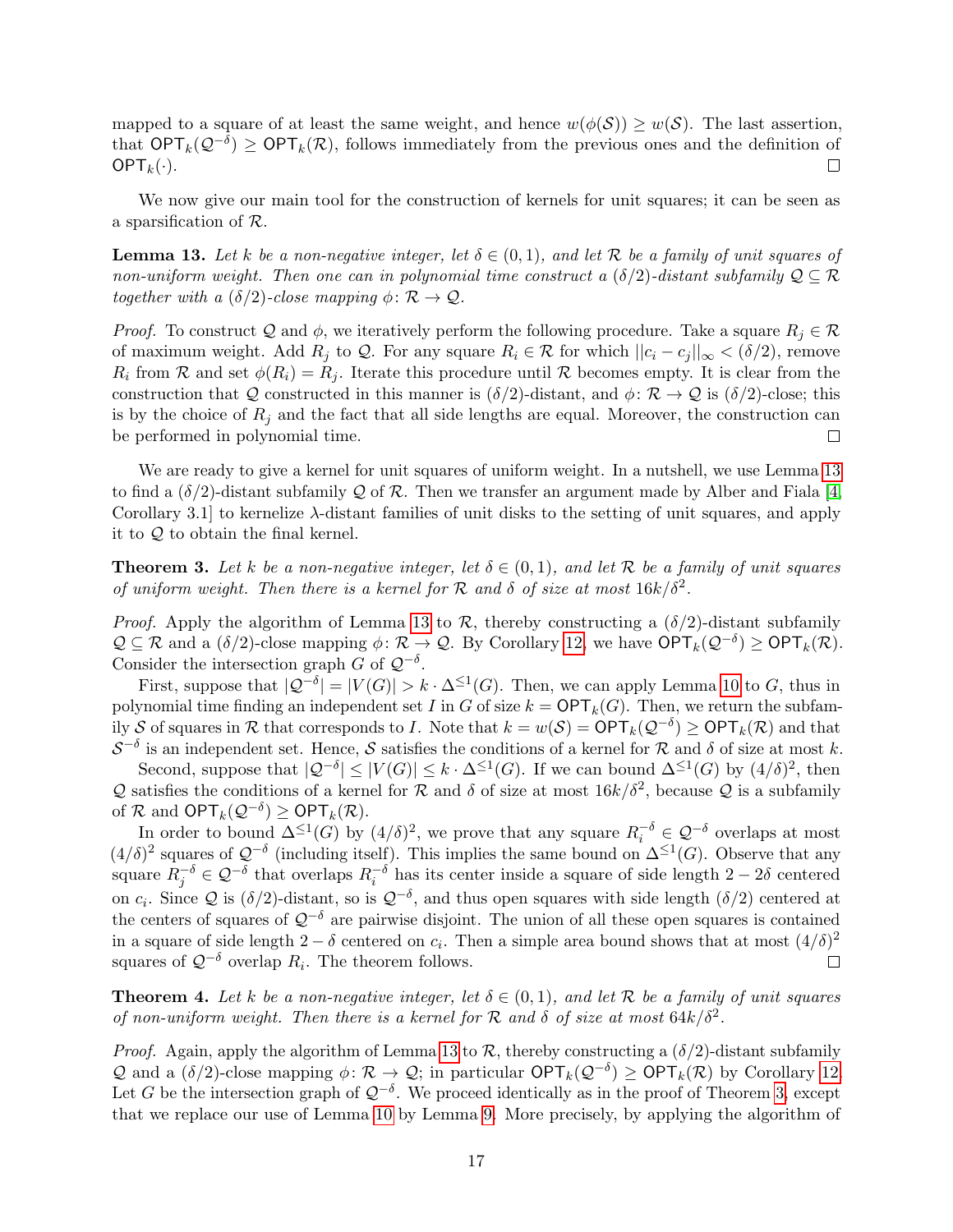Lemma [9](#page-14-1) on G, we compute an induced subgraph G' such that  $\mathsf{OPT}_k(G') = \mathsf{OPT}_k(G) = \mathsf{OPT}_k(\mathcal{Q}^{-\delta})$ and  $|V(G')| \leq k \cdot \Delta^{\leq 2}(G)$ . This induced subgraph corresponds to a family of squares that forms a kernel. Hence, it suffices to bound  $\Delta^{\leq 2}(G)$  by 64/ $\delta^2$ . We prove that for any square  $R_i^{-\delta} \in \mathcal{Q}^{-\delta}$ . there are at most  $64/\delta^2$  squares  $R_j^{-\delta} \in \mathcal{Q}^{-\delta}$  that either overlap  $R_i$ , or that overlap a square of  $\mathcal{Q}^{-\delta}$ that overlaps  $R_i^{-\delta}$ . Indeed, such  $R_j^{-\delta}$  must have its center inside a square of side length  $4-4\delta$ centered on  $c_i$ . Since Q is  $(\delta/2)$ -distant, a similar area bound as in Theorem [3](#page-16-1) shows that at most  $64/\delta^2$  squares of  $\mathcal{Q}^{-\delta}$  overlap  $R_i^{-\delta}$ .  $\Box$ 

### 4.4 Kernel for squares of non-uniform size and uniform weight

We first require the following auxiliary lemma, which superficially resembles Lemma [13.](#page-16-0) There is, however, a key difference: Lemma [13](#page-16-0) can be applied to unit squares of non-uniform weights, while the next result treats squares of uniform weight and non-uniform size. This is reflected by the goal of the greedy choice in the proof.

<span id="page-17-0"></span>**Lemma 14.** Let k be a non-negative integer, let  $\delta \in (0,1)$ , and let R be a family of squares of uniform weight, each of side length at least  $M$  for some positive real  $M$ . Then one can in polynomial time construct a  $(\delta M/2)$ -distant subfamily  $\mathcal{Q} \subseteq \mathcal{R}$  together with a  $(\delta M/2)$ -close mapping  $\phi \colon \mathcal{R} \to \mathcal{Q}$ .

Proof. The proof is similar to that of Lemma [13,](#page-16-0) except that we use the side length of a square in order to create a  $(\delta M/2)$ -distant subfamily, rather than the weight. To construct Q and  $\phi$ , we iteratively perform the following procedure. Take a square  $R_j \in \mathcal{R}$  of minimum side length. Add  $R_j$  to  $\mathcal{Q}$ . For any square  $R_i \in \mathcal{R}$  for which  $||c_i - c_j||_{\infty} < (\delta M/2)$ , remove  $R_i$  from  $\mathcal{R}$  and set  $\phi(R_i) = R_j$ . Iterate this procedure until  $\mathcal R$  becomes empty. Again, it is clear from the construction that  $\mathcal Q$  constructed in this manner is  $(\delta M/2)$ -distant and  $\phi \colon \mathcal{R} \to \mathcal{Q}$  is  $(\delta M/2)$ -close; this is by the choice of  $R_i$  and the fact that all weight are equal. Moreover, the construction can be performed in polynomial time.  $\Box$ 

This lemma by itself leads to the following generalization of Theorem [3,](#page-16-1) which yields a kernel for instances in which the sizes of the input squares are in a bounded range. In a nutshell, we use Lemma [14](#page-17-0) and then transfer an argument made by Alber and Fiala [\[4,](#page-23-5) Corollary 3.1] to kernelize λ-distant families of disks of bounded radius to our setting, just like Theorem [3.](#page-16-1)

<span id="page-17-2"></span>**Theorem 5.** Let k be a non-negative integer, let  $\delta \in (0,1)$ , let  $M_1, M_2$  be real numbers such that  $1 \leq M_1 \leq M_2$ , and let R be a family of squares of uniform weight, each of side length between  $M_1$ and  $M_2$ . Then there is a kernel for  $\mathcal R$  and  $\delta$  of size at most  $16k/\delta^2 \cdot (M_2/M_1)^2$ .

*Proof.* Apply Lemma [14](#page-17-0) to  $\mathcal R$  and  $M = M_1$ , thereby obtaining a  $(\delta M_1/2)$ -distant subfamily  $\mathcal Q$ and a  $(\delta M_1/2)$ -close mapping  $\phi \colon \mathcal{R} \to \mathcal{Q}$ ; again,  $\mathsf{OPT}_k(\mathcal{Q}^{-\delta}) \geq \mathsf{OPT}_k(\mathcal{R})$  by Corollary [12.](#page-15-1) Let G be the intersection graph of  $\mathcal{Q}^{-\delta}$ . We proceed identically as in the proof of Theorem [3,](#page-16-1) except for modifying the argumentation leading to the upper bound on  $\Delta^{\leq 1}(G)$ . Namely, observe that any square  $R_j^{-\delta} \in \mathcal{Q}^{-\delta}$  that overlaps  $R_i^{-\delta}$  has its center inside a square of side length  $2M_2 - 2\delta M_1$ centered on  $c_i$ . Since Q is  $M_1 \cdot (\delta/2)$ -distant, a similar area bound as in Theorem [3](#page-16-1) shows that at most  $(4M_2/(M_1\delta))^2$  squares of Q overlap  $R_i$ .  $\Box$ 

In order to extend this result to squares of arbitrary size, we need the following auxiliary lemma, which encapsulates the core combinatorial argument. It essentially states that if the sizes of two squares differ by a lot, then either one is contained in the other, or their shrunk counterparts are disjoint.

<span id="page-17-1"></span>**Lemma 15.** Let  $\delta \in (0,1)$  and let  $R_i, R_j$  be any two squares for which  $g_i \leq g_j$ . Then  $R_i$  is contained in  $R_j$ , or  $R_i^{-\delta}$  and  $R_j^{-\delta}$  do not overlap, or  $\frac{g_j}{g_i} < 2/\delta$ .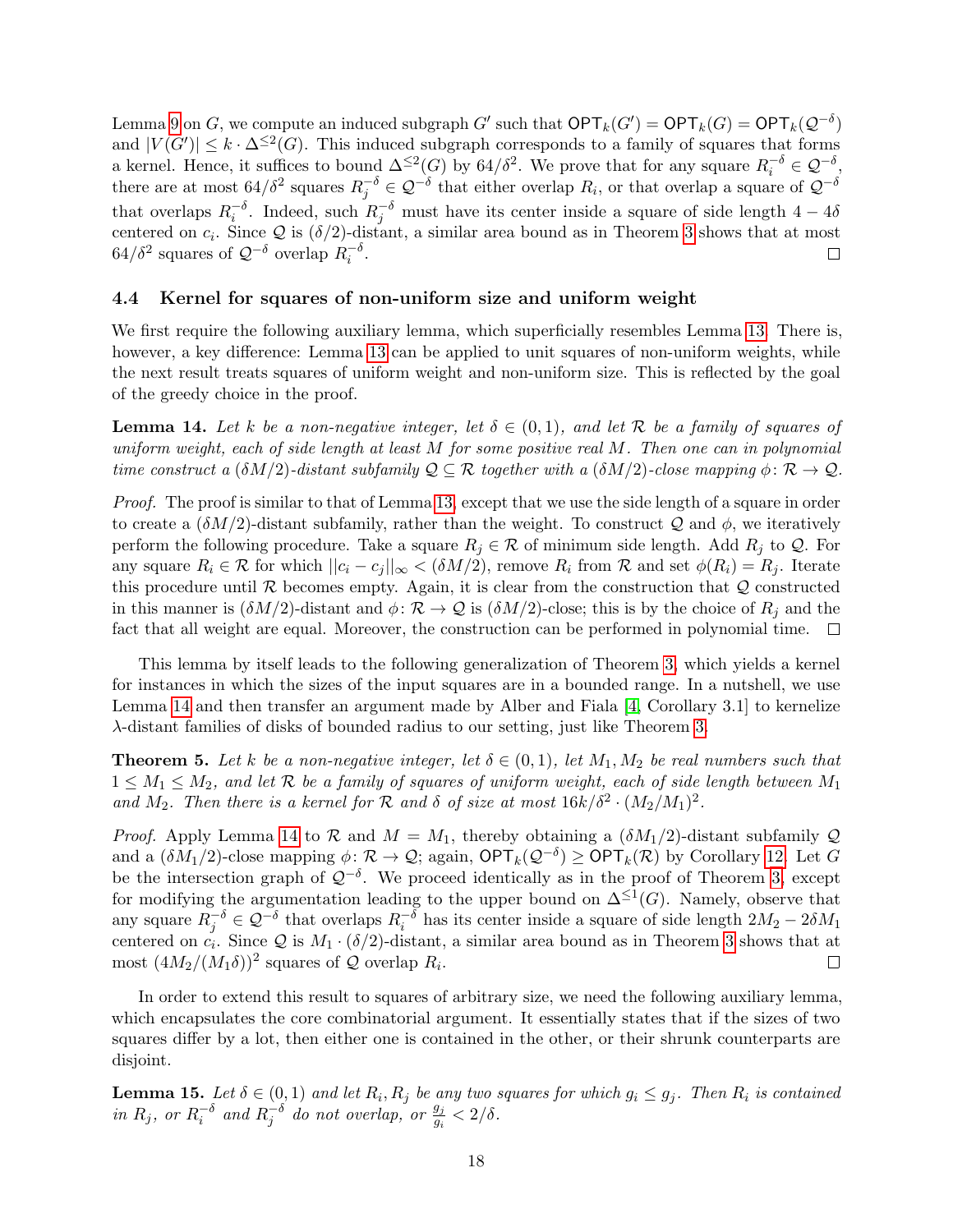*Proof.* Suppose that  $R_i$  is not contained in  $R_j$ , and  $R_i^{-\delta}$  and  $R_j^{-\delta}$  overlap. We are going to prove that  $\frac{g_j}{g_i} < 2/\delta$ . Let  $\partial R_i$  and  $\partial R_j$  denote the boundaries of  $R_i$  and  $R_j$  respectively. Observe that  $R_i$  and  $R_j$  must overlap, since otherwise  $R_i^{-\delta}$  and  $R_j^{-\delta}$  would be disjoint. As  $R_i$  has not larger side length than  $R_j$ , and  $R_i$  is not contained in  $R_j$ , the boundaries  $\partial R_i$  and  $\partial R_j$  must intersect. Let x be any point in  $\partial R_i \cap \partial R_j$ .

Observe now that if  $R_i^{-\delta}$  was contained in  $R_j^{-\delta}$ , then  $R_i$  would be contained in  $R_j$ , because  $g_i \leq g_j$ ; this is contradicts the assumptions. Since  $R_i^{-\delta}$  and  $R_j^{-\delta}$  overlap, we conclude that their boundaries  $\partial R_i^{-\delta}$  and  $\partial R_j^{-\delta}$  also intersect. Let y be any point in  $\partial R_i^{-\delta} \cap \partial R_j^{-\delta}$ .

We now examine  $||x-y||_{\infty}$ , the  $\ell_{\infty}$ -distance between x and y. On the one hand, we have  $x \in \partial R_i$ and  $y \in \partial R_i^{-\delta} \subseteq R_i$ . Hence,

<span id="page-18-0"></span>
$$
||x - y||_{\infty} \le g_i - \frac{\delta}{2} \le g_i,
$$
\n(4)

by noting that the  $\ell_{\infty}$ -distance between any point of  $\partial R_i$  and any point of  $\partial R_i^{-\delta}$  is at most  $g_i - \frac{\delta}{2} \leq g_i$ .

On the other hand,  $x \in \partial R_j$  and  $y \in \partial R_j^{-\delta}$ . Observe that each point of  $\partial R_j^{-\delta}$  is at  $\ell_{\infty}$ -distance at least  $\delta/2 \cdot g_j$  from any point of  $\partial R_j$ . Hence,

<span id="page-18-1"></span>
$$
\delta/2 \cdot g_j \le ||x - y||_{\infty}.\tag{5}
$$

 $\Box$ 

By combining [\(4\)](#page-18-0) and [\(5\)](#page-18-1), we conclude that  $\frac{g_j}{g_i} < 2/\delta$ .

We can now give the kernel for squares of arbitrary size and uniform weight.

<span id="page-18-3"></span>**Theorem 6.** Let k be a non-negative integer, let  $\delta \in (0,1)$ , and let R be a family of squares of uniform weight and non-uniform size. Then there is a kernel for R and  $\delta$  of size  $\mathcal{O}(k^2 \cdot \frac{\log(1/\delta)}{\delta^3})$  $\frac{(1/0)}{\delta^3}$ ).

*Proof.* The kernelization algorithm consists of several stages. In the first stage, we reduce  $\mathcal R$  following a simple rule. If R contains two squares  $R_i, R_j$  such that  $R_i$  is contained in  $R_j$ , then in any subfamily S of R that is independent we can replace  $R_j$  by  $R_i$ ; this replacement will not change the total weight, because the weights are uniform. Hence, removing  $R_j$  from  $\mathcal R$  yields a family with the same value of  $\text{OPT}_k(\cdot)$ . We apply this rule exhaustively. The resulting family, which we also call  $\mathcal R$  by abuse of notation, has the same value of  $\mathsf{OPT}_k(\cdot)$  as the original one, and thus the rule is safe. That is, from now on we may assume that for any two squares in  $R$ , neither one square is contained in the other.

In the second stage, we partition the squares into levels according to their side length. For a non-negative integer  $\ell$ , let

$$
\mathcal{R}_{\ell} = \{ R_i \in \mathcal{R} \mid (1+\delta)^{\ell} \le g_i < (1+\delta)^{\ell+1} \}
$$

be the family of squares of *level*  $\ell$ . We call a level  $\ell$  active if  $\mathcal{R}_{\ell} \neq \emptyset$ . Let  $\gamma = 1 + \log_{1+\delta}(2/\delta)$ . Thus,  $\gamma$  is essentially the  $\log_{1+\delta}$  of the constant of Lemma [15,](#page-17-1) and note that  $\gamma = \mathcal{O}(\log_{1+\delta}(1/\delta))$  $\mathcal{O}(1/\delta \cdot \log 1/\delta).$ 

<span id="page-18-2"></span>**Claim 1.** If R defines at least  $\gamma \cdot k$  active levels, then one can find in polynomial time a subfamily P of R of size k such that  $\mathcal{P}^{-\delta}$  is independent.

*Proof.* By assumption, there are active levels  $\ell_1, \ldots, \ell_k$  such that  $\ell_j \geq \ell_i + \gamma$  for all  $i, j \in \{1, \ldots, k\}$ ,  $i < j$ . Then

 $(1+\delta)^{\ell_j} \ge (1+\delta)^{\ell_i+1+\log_{1+\delta}(2/\delta)} \ge (1+\delta)^{\ell_i+1} \cdot (2/\delta).$ 

Then for any two squares  $R_i, R_j$  in levels  $\ell_i$  and  $\ell_j$  respectively, where  $i < j$ , we have  $\frac{g_j}{g_i} \geq 2/\delta$ ; this is by the definition of the levels. By Lemma [15,](#page-17-1) we infer that  $R_i^{-\delta}$  and  $R_j^{-\delta}$  have to be disjoint, because  $R_i$  is not contained in  $R_j$  by the assumption on  $\mathcal R$  after the first stage.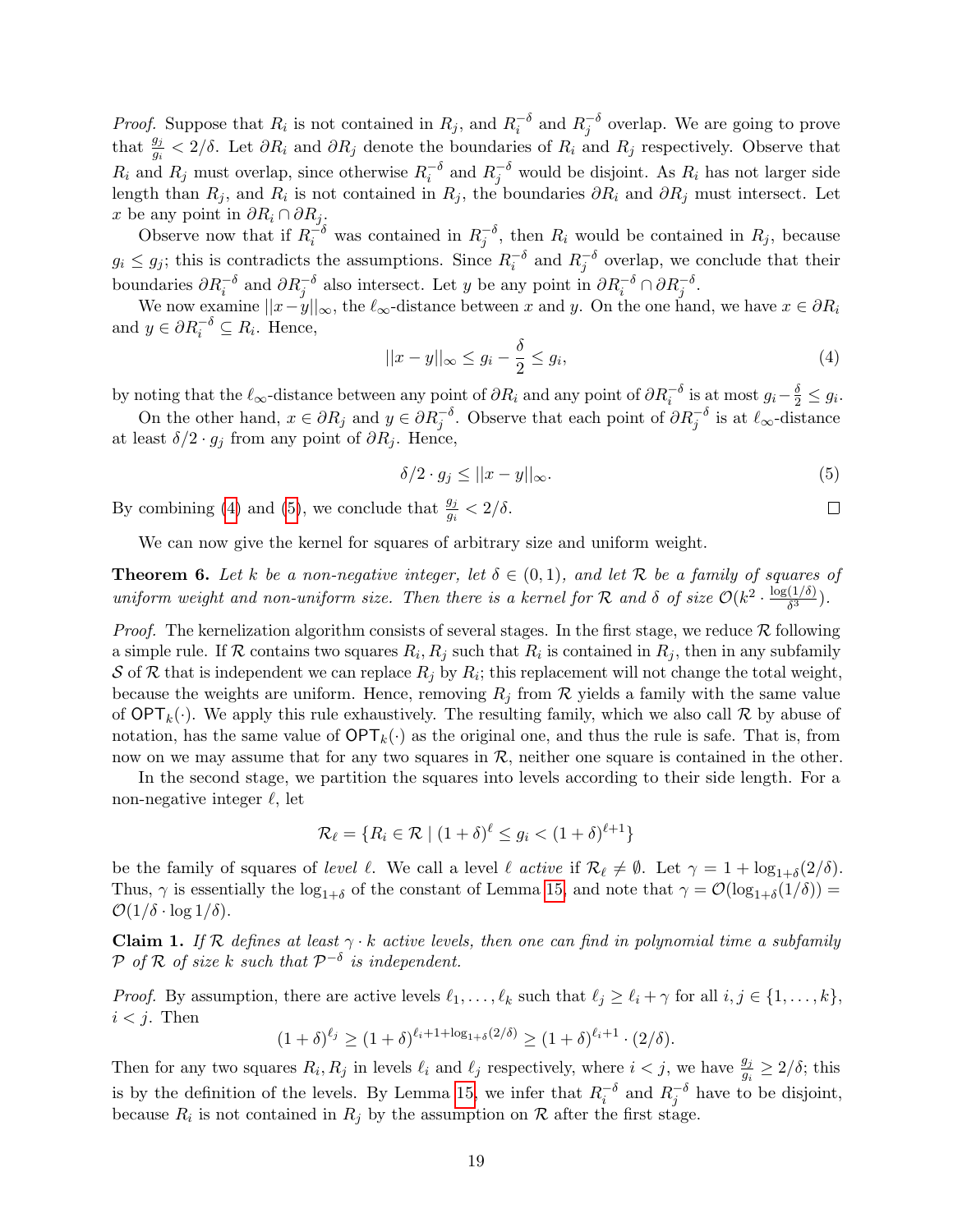For any  $i \in \{1, \ldots, k\}$ , let  $R_i$  be an arbitrary square of level  $\ell_i$ ; this is properly defined because  $\ell_i$  is an active level. The preceding argument shows that if  $\mathcal{P} = \{R_i : i \in \{1, ..., k\}\}\$ , then  $\mathcal{P}^{-\delta}$  is an independent set of size and weight k. It now suffices to observe that  $P$  can be constructed in polynomial time by determining the level of each square, and counting the number of active levels. Since only the first  $\log_{1+\delta} \max_{R_i \in \mathcal{R}} \{x_i^{(2)}\}$  $\binom{2}{i}, y_i^{(2)}$  $\binom{1}{i}$  levels may be active, this is indeed polynomial in the size of the input. y

In the third stage, we consider two cases, depending on the number of active levels defined by R. Suppose first that R defines at least  $\gamma \cdot k$  active levels. Apply Claim [1,](#page-18-2) thereby constructing a subfamily  $P \subseteq \mathcal{R}$ . Then  $\mathsf{OPT}_k(P^{-\delta}) = k \geq \mathsf{OPT}_k(\mathcal{R})$  by the properties of  $\mathcal{P}$ , following Claim [1](#page-18-2) and the fact that all squares have uniform weight. Hence,  $P$  satisfies the conditions for a kernel for  $R$  and  $\delta$  of size k, and the algorithm can output  $P$ .

Suppose then that R defines less than  $\gamma \cdot k$  active levels. For each active level  $\ell$ , we apply the kernel of Theorem [5](#page-17-2) to  $\mathcal{R}_{\ell}$  with parameters k,  $M_1 = (1 + \delta)^{\ell}$ , and  $M_2 = (1 + \delta)^{\ell+1}$ . By inspection of the proof of Theorem [5](#page-17-2) (and Theorem [3\)](#page-16-1), this will either yield an independent subfamily  $\mathcal{S}_{\ell}$ of  $\mathcal{R}_\ell$  of size k, or provide a  $(\delta M_1/2)$ -distant subfamily  $\mathcal{Q}_\ell \subseteq \mathcal{R}_\ell$  of size at most  $16k(1 + \delta)^2/\delta^2$ , together with a  $(\delta M_1/2)$ -close mapping  $f_\ell \colon \mathcal{R}_\ell \to \mathcal{Q}_\ell$ . If the first case happens for some layer  $\ell$ , then  $|\mathcal{S}_{\ell}| = w(\mathcal{S}_{\ell}) = k = \text{OPT}_k(\mathcal{R})$ . Hence,  $\mathcal{S}_{\ell}$  can be output as a kernel for  $\mathcal R$  and  $\delta$  of size k. If the first case never happens, that is, the second case happens for all active levels  $\ell$ , then define  $\mathcal Q$ to be the union of  $\mathcal{Q}_\ell$  through all active levels  $\ell$ . Then

$$
|\mathcal{Q}| \leq (\gamma \cdot k) \cdot 16k(1+\delta)^2/\delta^2 = \mathcal{O}\left(k^2 \cdot \frac{\log(1/\delta)}{\delta^3}\right).
$$

Moreover,  $Q$  can be computed in polynomial time.

Now in order to argue that Q is a kernel for R and  $\delta$ , it suffices to show that  $\mathsf{OPT}_k(\mathcal{Q}^{-\delta}) \geq$ OPT<sub>k</sub>(R). Take an independent subfamily  $S \subseteq \mathcal{R}$  with  $|S| = w(S) = \text{OPT}_k(\mathcal{R})$ . Let us define S' to be the union of  $f_\ell(\mathcal{S} \cap \mathcal{R}_\ell)$  for all active levels  $\ell$ . Clearly  $\mathcal{S}' \subseteq \mathcal{Q}$ . By Lemma [11,](#page-15-0)  $f_\ell$  maps each square  $R_i \in \mathcal{S} \cap \mathcal{R}_\ell$  to a square  $R_j = f_\ell(R_i)$  such that  $R_j^{-\delta} \subseteq R_i$ . Consequently, since  $\mathcal{S}$  is independent, we infer that  $(S')^{-\delta}$  is also independent and  $|S'| = |S|$ . This means that  $\mathsf{OPT}_k(\mathcal{Q}^{-\delta}) \geq |S'| = |S| =$ OPT<sub>k</sub>(R). Hence, Q indeed can be output as a kernel for R and  $\delta$  of size  $\mathcal{O}\left(k^2 \cdot \frac{\log(1/\delta)}{\delta^3}\right)$  $\frac{(1/\delta)}{\delta^3}$ .  $\Box$ 

### 4.5 Bit encodings

The algorithms of Theorems [3,](#page-16-1) [4,](#page-16-2) and [6](#page-18-3) can be used to reduce the search space to a subfamily of size bounded in terms of k and  $1/\delta$ , when solving the appropriate subcases MWISR with  $\delta$ -shrinking. However, in the field of kernelization, one often measures the size of a kernel by the bit size of its encoding. Definition [2](#page-13-1) forbids changing the weights or the coordinates of the rectangles in the kernel. Hence, if we follow the definition, then we cannot bound the bit size of the encoding as a function of k and  $1/\delta$ . However, after computing the kernel, we can still discuss whether it is possible to replace the weights and the coordinates with numbers with a smaller encoding, so that the relevant combinatorial properties of the instance are preserved. We now show that this essentially can be done using known results, at least for the kernels obtained in this work.

First, we address the weights. Using the recent technique of Etscheid et al. [\[15\]](#page-24-14), we can assume that the weight function for a kernel Q can be encoded using  $\mathcal{O}(|Q|^4)$  bits. Indeed, they show in [\[15,](#page-24-14) Example 1 that for any family X, weight function  $w: X \to \mathbb{Q}$ , and  $W \in \mathbb{Q}$ , one can in polynomial time find a weight function  $w' : X \to \mathbb{Q}$  and  $W' \in \mathbb{Q}$  of total encoding length  $\mathcal{O}(|X|^4)$  such that  $w(Y) \geq W$  if and only if  $w'(Y) \geq W'$  for any  $Y \subseteq X$ . Hence, if we transform our parameterized setting to a parameterized decision setting, where  $\mathsf{OPT}_k$  must be at least W, then we can find a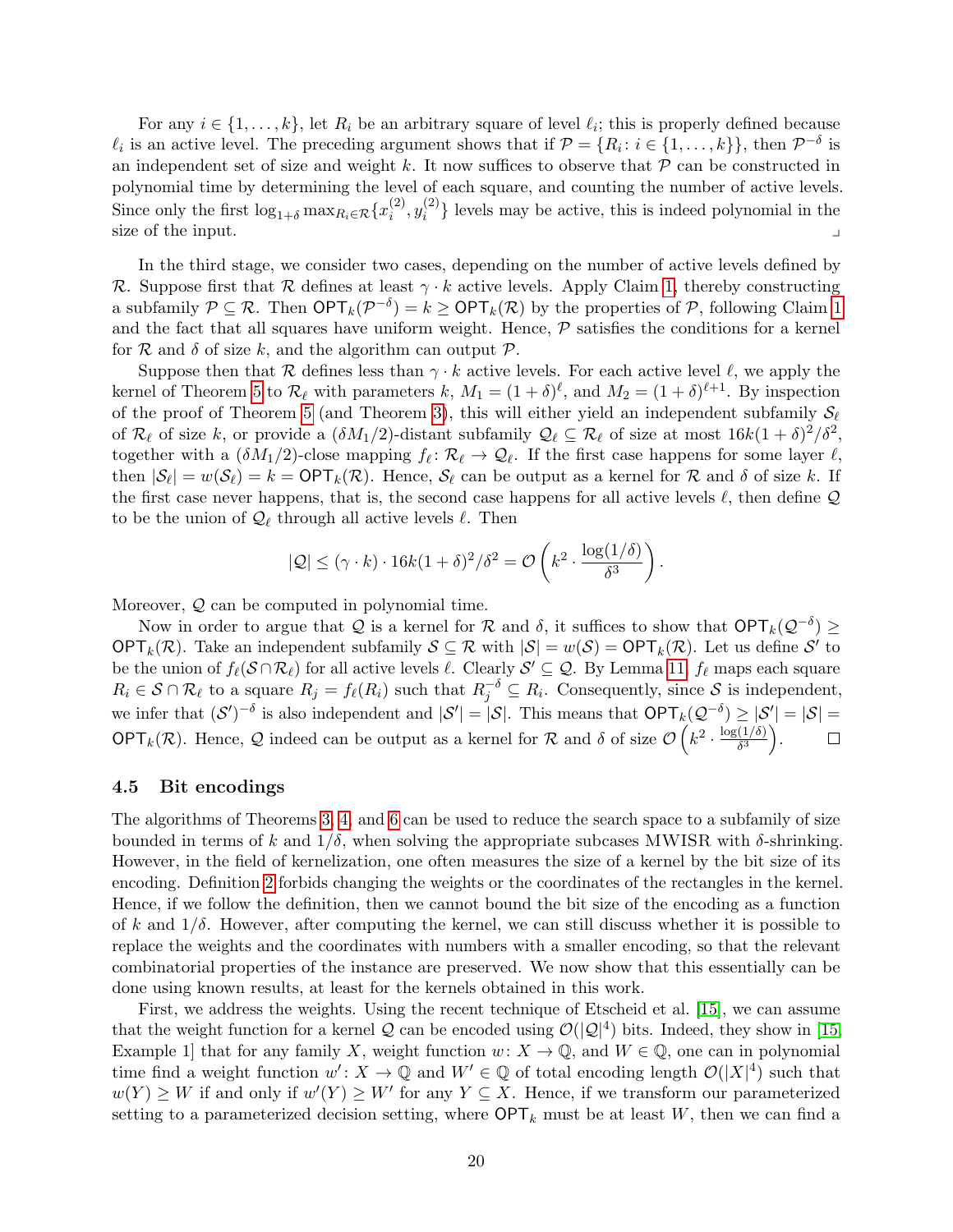suitable encoding of the weight function. Our kernels do not rely on the a-priori knowledge of  $W$ , and therefore, we did not describe our kernels in the decision setting and remained more general instead.

Second, we address the representation of the squares. In Müller et al.  $[24]$ , it is shown that any intersection graph of axis-parallel squares with n vertices has a representation using  $\mathcal{O}(n \log n)$  or  $\mathcal{O}(n^2)$  bits, depending on whether the squares have uniform or non-uniform size. However, actually finding a representation is NP-hard [\[5,](#page-23-8) [31\]](#page-24-16).

Fortunately, the result of Müller et al.  $[24,$  Theorems 3 and 4 implies that when a representation of an intersection graph of (unit) squares is already given, then a representation with  $\mathcal{O}(n \log n)$  or  $\mathcal{O}(n^2)$  bits respectively can be found in polynomial time. We briefly describe the intuition. In the case of unit squares (see [\[24,](#page-24-15) Theorem 3]), a representation can be decomposed into two unit interval graphs by projecting on the axes, and a new representation for both these graphs can be computed in polynomial time using  $\mathcal{O}(n \log n)$  bits. In the case of arbitrary squares (see [\[24,](#page-24-15) Theorem 4]), a representation can be transformed into a linear program, and a new representation can be found by using Cramer's rule to solve the linear program. This also shows that the NP-hardness of finding a representation is not in giving the actual numbers, but in finding the right "ordering" of the squares.

The above results imply that if a kernel uses a subfamily of size  $f(k)$  of the squares in the input, which is the case for our kernels, then a representation of the squares in the kernel using  $\mathcal{O}(f(k) \log f(k))$  or  $\mathcal{O}(f^2(k))$  bits can be found in polynomial time, because the original squares imply a representation of the subfamily. An important caveat, however, is that finding such a new representation might change what squares are disjoint after shrinking by  $\delta$ . Hence, if  $\mathcal Q$  is the kernel, then we should rather find a new representation of  $\mathcal{Q}^{-\delta}$ . This makes sense if we think of the original motivation of the problem, which is to reduce the problem to solving MWISR in  $\mathcal{Q}^{-\delta}$  (see also the remark below Definition [2\)](#page-13-1).

### 4.6 Applications

We now present applications of our kernelization results for the design of FPT algorithms and EPTASes for the corresponding variants of MWISR. Recall that our kernelization results only apply to squares, and therefore, the applications in this section are significantly less general than Theorem [2](#page-3-2) and Theorem [1.](#page-3-3) However, the resulting algorithms are substantially faster.

Throughout this section, for brevity we use the  $\mathcal{O}_{\rho}(\cdot)$ -notation that, for a parameter  $\rho$ , hides factors that depend only on  $\rho$ .

Parameterized algorithms. We obtain faster parameterized algorithms for squares of uniform weight or uniform size. In particular, we will obtain so-called *subexponential* algorithms, where the exponent depends sublinearly on k. The design of such algorithms in the planar and geometric setting is an important direction in parameterized complexity research, see e.g. [\[12,](#page-24-17) [16,](#page-24-18) [20,](#page-24-19) [23,](#page-24-8) [25,](#page-24-20) [26\]](#page-24-21). We note that the exponent of Theorem [1,](#page-3-3) which applies to arbitrary rectangles, is polynomial in k. Hence, Theorem [7](#page-20-0) and [8](#page-21-0) below are a major improvement whenever all the input rectangles are squares of uniform weight or of uniform size.

We present two different and incomparable results. The first is obtained by combining our kernelization with the algorithm of Marx and Pilipczuk [\[23\]](#page-24-8), and for the second we similarly use the results of Alber and Fiala [\[4\]](#page-23-5).

<span id="page-20-0"></span>**Theorem 7.** There is an algorithm that given a weighted family  $\mathcal{R}$  of n axis-parallel squares of total encoding size N and of uniform size or of uniform weight, and parameters k and  $\delta$ , runs in time  $(k/\delta)^{\mathcal{O}(\sqrt{k})} \cdot (nN)^c$  for some constant c, and outputs a subfamily  $\mathcal{S} \subseteq \mathcal{R}$  such that  $|\mathcal{S}| \leq k$ ,  $\mathcal{S}^{-\delta}$ is independent, and  $w(S) \ge \text{OPT}_k(\mathcal{R})$ .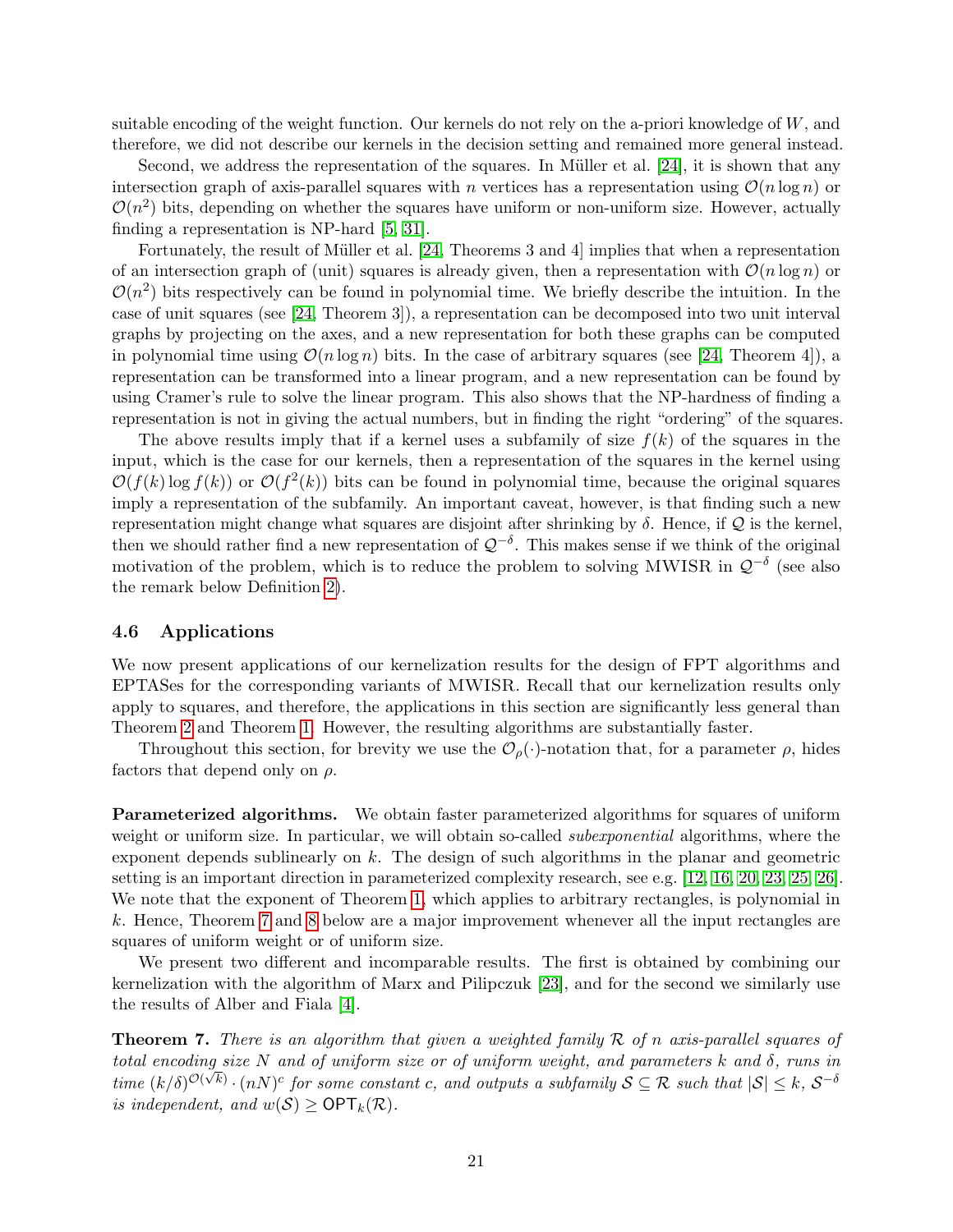*Proof.* We apply a result of Marx and Pilipczuk [\[23\]](#page-24-8). They gave an algorithm that, given a family  $D$ of n polygons of non-uniform weight<sup>[1](#page-21-1)</sup> in the plane and a parameter k, finds a subfamily of polygons that is independent and has size at most k, and which achieves the maximum possible weight subject to these constraints. The running time of the algorithm is  $|\mathcal{D}|^{\mathcal{O}(\sqrt{k})} \cdot (nN)^{\mathcal{O}(1)}$ , where N is the total bit size of the input. By applying this algorithm on  $\mathcal{Q}^{-\delta}$ , for a kernel  $\mathcal Q$  obtained by applying any of Theosize of the input. By applying this algorithm on  $\gtrsim$  , for a kerner  $\gtrsim$  obtained by applying any of 1 rem [3,](#page-16-1) [4,](#page-16-2) or [6,](#page-18-3) we can compute  $\mathsf{OPT}_k(\mathcal{Q}^{-\delta})$  in time  $|\mathcal{Q}^{-\delta}|^{\mathcal{O}(\sqrt{k})} \cdot (nN)^{\mathcal{O}(1)} = (k/\delta)^{\mathcal{O}(\sqrt{k})}$ 

<span id="page-21-0"></span>**Theorem 8.** There is an algorithm that given a weighted family  $\mathcal{R}$  of n axis-parallel squares of total encoding size N, uniform size, and non-uniform weight, and parameters k and  $\delta$ , runs in time  $2^{\mathcal{O}_{\delta}(\sqrt{k})} \cdot (nN)^c$  for some constant c, and outputs a subfamily  $S \subseteq \mathcal{R}$  such that  $|\mathcal{S}| \leq k$ ,  $\mathcal{S}^{-\delta}$ is independent, and  $w(S) \ge \text{OPT}_k(\mathcal{R})$ .

*Proof.* Let Q be the family returned by Theorem [4](#page-16-2) applied to k,  $\delta$ , and R. Observe that Q can be computed in polynomial time and that  $|Q| = \mathcal{O}_{\delta}(k)$ . Moreover, an inspection of the proof of Theorem [4](#page-16-2) reveals that Q is  $(\delta/2)$ -distant, and thus the same holds for  $\mathcal{Q}^{-\delta}$ . A slight adaptation of a result of Alber and Fiala [\[4,](#page-23-5) Corollary 4.1] (see also [\[29,](#page-24-22) Theorem 6.2.4]) gives an algorithm that, given a family  $D$  of n  $\lambda$ -distant unit squares of non-uniform weight<sup>[2](#page-21-2)</sup> in the plane, finds a subfamily of  $D$  that is independent and achieves the maximum possible weight subject to this constraint. The running time of the algorithm is  $2^{\mathcal{O}_{\lambda}(\sqrt{|\mathcal{D}|})}\cdot (n)^{\mathcal{O}(1)}$ , where N is the total bit size of the input. By applying this algorithm on  $\mathcal{Q}^{-\delta}$ , we can compute  $\mathsf{OPT}_k(\mathcal{Q}^{-\delta})$  in time  $2^{\mathcal{O}_{\delta}(\sqrt{k})} \cdot (nN)^{\mathcal{O}(1)}$ .  $\Box$ 

We can also obtain a faster algorithm for squares of uniform weight and non-uniform size by combining the results of Alber and Fiala [\[4\]](#page-23-5) with the kernel of Theorem [6](#page-18-3) and a later lemma (Lemma [17\)](#page-21-3) about the ply of the objects. However, the running time obtained in this way is  $2^{\mathcal{O}_{\delta}(k)} \cdot (nN)^c$ , which is worse than what we can obtain through Theorem [7.](#page-20-0)

Approximation algorithms. Next, we show how to obtain faster approximation algorithms for squares of uniform weight or of uniform size. In order to prove these results, we need several auxiliary steps, and the following notion in particular. The ply of a family of geometric objects in the two-dimensional plane is defined as the maximum number of objects in the family that contain any point in the plane. This is sometimes also called the *maximum depth* of any point. This enables us to state following auxiliary lemma, which transfers a result of Alber and Fiala [\[4,](#page-23-5) Lemma 4.1] from disks to squares.

<span id="page-21-4"></span>**Lemma 16.** Let  $\lambda > 0$ , let M be a real number, and let R be a  $\lambda$ -distant family of squares, each of side length at most M. Then R has ply  $\mathcal{O}(M^2/\lambda^2)$ .

Proof. This follows using essentially the same area bound as in Theorem [5](#page-17-2) and [3;](#page-16-1) see also the work of Alber and Fiala [\[4,](#page-23-5) Lemma 4.1].  $\Box$ 

Now we can prove the following lemma.

<span id="page-21-3"></span>**Lemma 17.** Let k be a non-negative integer, let  $\delta \in (0,1)$ , let R be a family of squares of uniform weight and non-uniform size, and let  $\mathcal{Q} \subseteq \mathcal{R}$  be the family returned by Theorem [6](#page-18-3) when applied to k,  $\delta$ , and R. Then the ply of  $\mathcal{Q}^{-\delta}$  is  $\mathcal{O}_{\delta}(1)$ .

<span id="page-21-1"></span> $\overline{1}_{\text{Marx}}$  and Pilipczuk state this result explicitly for the unweighted setting (Theorem 1.5 in [\[23\]](#page-24-8)), but the result for the weighted setting follows from the most general statement (Theorem 3.1 in [\[23\]](#page-24-8)).

<span id="page-21-2"></span><sup>&</sup>lt;sup>2</sup>Alber and Fiala state this result explicitly for the unweighted setting [\[4,](#page-23-5) Corollary 4.1], but the result for the weighted setting follows in exactly the same way. Moreover, instead of their Theorem 4.2, we need to rely on a separator theorem by Smith and Wormald [\[27,](#page-24-23) Theorem 26]. See also [\[29,](#page-24-22) Theorem 6.2.4].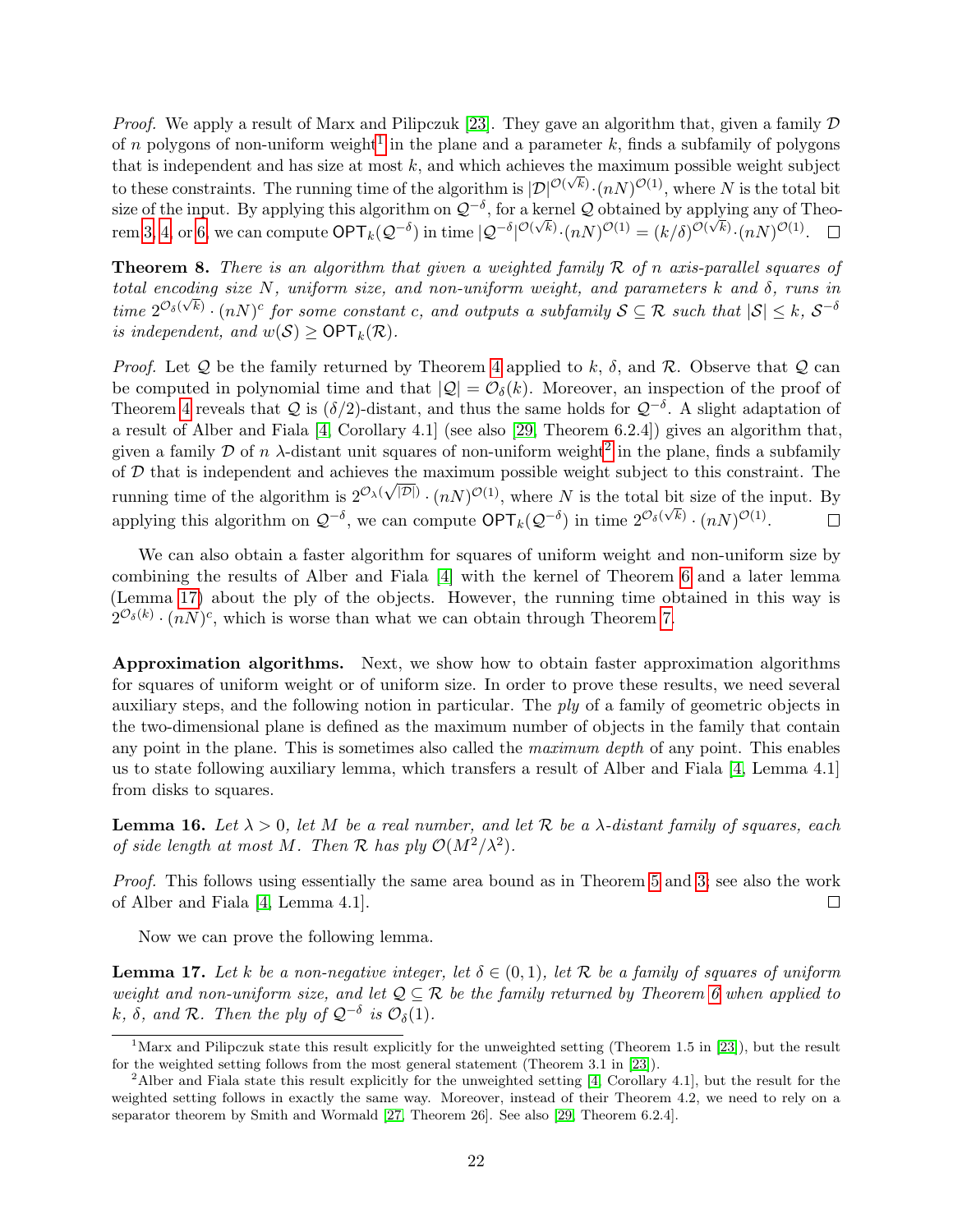*Proof.* If  $Q^{-\delta}$  is an independent set, then  $Q^{-\delta}$  has ply at most 1. Hence, we can focus on the final case of the proof of Theorem [6,](#page-18-3) i.e., when the kernel of Theorem [5](#page-17-2) is applied to each active level separately, for this is the only case when the algorithm does not return an independent set of size k. We adopt the notation from the proof of Theorem [5.](#page-17-2)

Let p be any point in the plane. We claim that any two squares of  $\mathcal{Q}^{-\delta}$  that contain p differ by  $\mathcal{O}(\log_{1+\delta}(2/\delta))$  levels (recall that levels were defined w.r.t. the original squares from  $\mathcal{Q}$ , but we consider their corresponding shrunken squares in  $\mathcal{Q}^{-\delta}$ . Let  $R_i^{-\delta} \in \mathcal{Q}^{-\delta}$  be any square that contains p. We now consider any other square  $R_j^{-\delta} \in \mathcal{Q}^{-\delta}$  that contains p. Assume w.l.o.g. that  $g_i \leq g_j$ (the other case is symmetric). By the construction of  $\mathcal{Q}, R_i$  cannot contain  $R_j$  or vice versa. Since  $R_i^{-\delta}$  and  $R_j^{-\delta}$  overlap (in p), it follows from Lemma [15](#page-17-1) that  $\frac{g_j}{g_i} < 2/\delta$ . Since levels are delimited by powers of  $(1 + \delta)$ , the claim follows.

Now observe that each level of  $\mathcal{Q}^{-\delta}$  has ply  $\mathcal{O}_{\delta}(1)$  by Lemma [16,](#page-21-4) because by construction, each level  $\ell$  of  $\mathcal{Q}^{-\delta}$  is a family of  $(\delta(1+\delta)^{\ell}/2)$ -distant squares, each of side length at most  $(1+\delta)^{\ell+1}$ . Combined with the claim, this implies that the ply of  $\mathcal{Q}^{-\delta}$  is  $\mathcal{O}_{\delta}(1)$ .  $\Box$ 

The next theorem gives our EPTAS for axis-parallel squares. The existence of an EPTAS already follows from Theorem [2,](#page-3-2) but we state it because the obtained dependence of the running time on  $\epsilon$  is far better than that of Theorem [2.](#page-3-2)

**Theorem 9.** There is an algorithm that given a weighted family  $\mathcal{R}$  of n axis-parallel squares with total encoding size N, of uniform size or of uniform weight, and parameters  $\delta, \epsilon$ , runs in time  $2^{\mathcal{O}_{\delta}(1/\epsilon)} \cdot (nN)^c$  for some constant c, and outputs a subfamily  $S \subseteq \mathcal{R}$  such that  $S^{-\delta}$  is independent, and  $w(S) \geq (1 - \epsilon) \text{OPT}(\mathcal{R})$ .

*Proof.* For each  $k = 1, \ldots, n$ , we will construct a family  $\mathcal{Q}_k \subseteq \mathcal{R}_k$  and a family  $\mathcal{S}_k \subseteq \mathcal{Q}_k$  such that  $\mathsf{OPT}_k(\mathcal{Q}_k^{-\delta}$  $(\overline{k}^{\delta}) \geq \mathsf{OPT}_k(\mathcal{R}),\, \mathcal{S}_k^{-\delta}$  $\sum_{k=0}^{k} k$  is independent, and  $w(S_k) \geq (1 - \epsilon) \text{OPT}(\mathcal{Q}_k^{-\delta})$  $\binom{-\delta}{k}$ . Then

$$
w(S_k) \ge (1 - \epsilon) \mathsf{OPT}(\mathcal{Q}_k^{-\delta}) \ge (1 - \epsilon) \mathsf{OPT}_k(\mathcal{Q}_k^{-\delta}) \ge (1 - \epsilon) \mathsf{OPT}_k(\mathcal{R}).
$$

Since there is a value of k for which  $\mathsf{OPT}_k(\mathcal{R}) = \mathsf{OPT}(\mathcal{R})$ , the heaviest family  $\mathcal{S}_k$  over all k satisfies the conditions of the theorem, because each  $S_k$  is an independent set. Hence, it suffices to find the families  $\mathcal{Q}_k$  and  $\mathcal{S}_k$  for each  $k = 1, \ldots, n$ .

The construction of  $\mathcal{Q}_k$  and  $\mathcal{S}_k$  depends on whether the squares in R have uniform size or uniform weight. Consider the case when the squares have uniform size. First, apply the kernel of Theorem [4](#page-16-2) to k,  $\delta$ , and  $\mathcal{R}$ , and let  $\mathcal{Q}_k \subseteq \mathcal{R}$  denote the resulting family. By inspection of the proof of Theorem [4,](#page-16-2)  $\mathcal{Q}_k$  is  $(\delta/2)$ -distant. Now recall that a result of Hunt et al. [\[19,](#page-24-10) Theorem 5.2] shows that MAXIMUM WEIGHT INDEPENDENT SET OF RECTANGLES has a  $(1 - \epsilon)$ -approximation in time  $2^{\mathcal{O}_{\lambda}(1/\epsilon)} \cdot N^{\mathcal{O}(1)}$  whenever all the input rectangles are  $\lambda$ -distant squares of uniform size and non-uniform weight<sup>[3](#page-22-0)</sup>. We apply this result to the family  $\mathcal{Q}_k^{-\delta}$  $\kappa^{-\delta}$ , which is also  $(\delta/2)$ -distant, and  $\epsilon$ . Let  $\mathcal{S}_k \subseteq \mathcal{Q}_k$  be the subfamily of  $\mathcal{Q}_k$  such that  $\mathcal{S}_k^{-\delta}$  $\bar{k}$ <sup>- $\delta$ </sup> is the output of the approximation algorithm. Note that  $\mathcal{Q}_k$  and  $\mathcal{S}_k$  are as required, because  $\mathsf{OPT}_k(\mathcal{Q}_k^{-\delta})$  $(\overline{k}^{\delta}) \geq \mathsf{OPT}_k(\mathcal{R})$  by Theorem [4,](#page-16-2)  $\mathcal{S}_k^{-\delta}$  $\bar{k}^{\circ}$  is independent by construction, and  $w(S_k) \geq (1 - \epsilon) \text{OPT} (Q_k^{-\delta})$  $\binom{-\delta}{k}$  by construction.

Consider now the case when the input squares have uniform weight. First, apply the kernel of Theorem [6](#page-18-3) to k,  $\delta$ , and  $\mathcal{R}$ , and let  $\mathcal{Q}_k \subseteq \mathcal{R}$  denote the resulting family. By Lemma [17,](#page-21-3)  $\mathcal{Q}_k^{-\delta}$ k has ply  $\mathcal{O}_{\delta}(1)$ . Now recall that a result of Chan [\[8,](#page-23-6) Theorem 3.1] (see also [\[29,](#page-24-22) Section 7.3/7.4] for a generalization) shows that MAXIMUM WEIGHT INDEPENDENT SET OF RECTANGLES has a  $(1 - \epsilon)$ -approximation in time  $2^{\mathcal{O}_{\tau}(1/\epsilon)} \cdot N^{\mathcal{O}(1)}$  whenever all the input rectangles are squares of

<span id="page-22-0"></span> $3$ Hunt et al. state this result explicitly for the unweighted setting [\[19,](#page-24-10) Theorem 5.2], but the result for the weighted set-ting follows in exactly the same way. See also [\[29,](#page-24-22) Section 6.3.1/6.3.5] for a generalization and a better dependence on  $\lambda$ .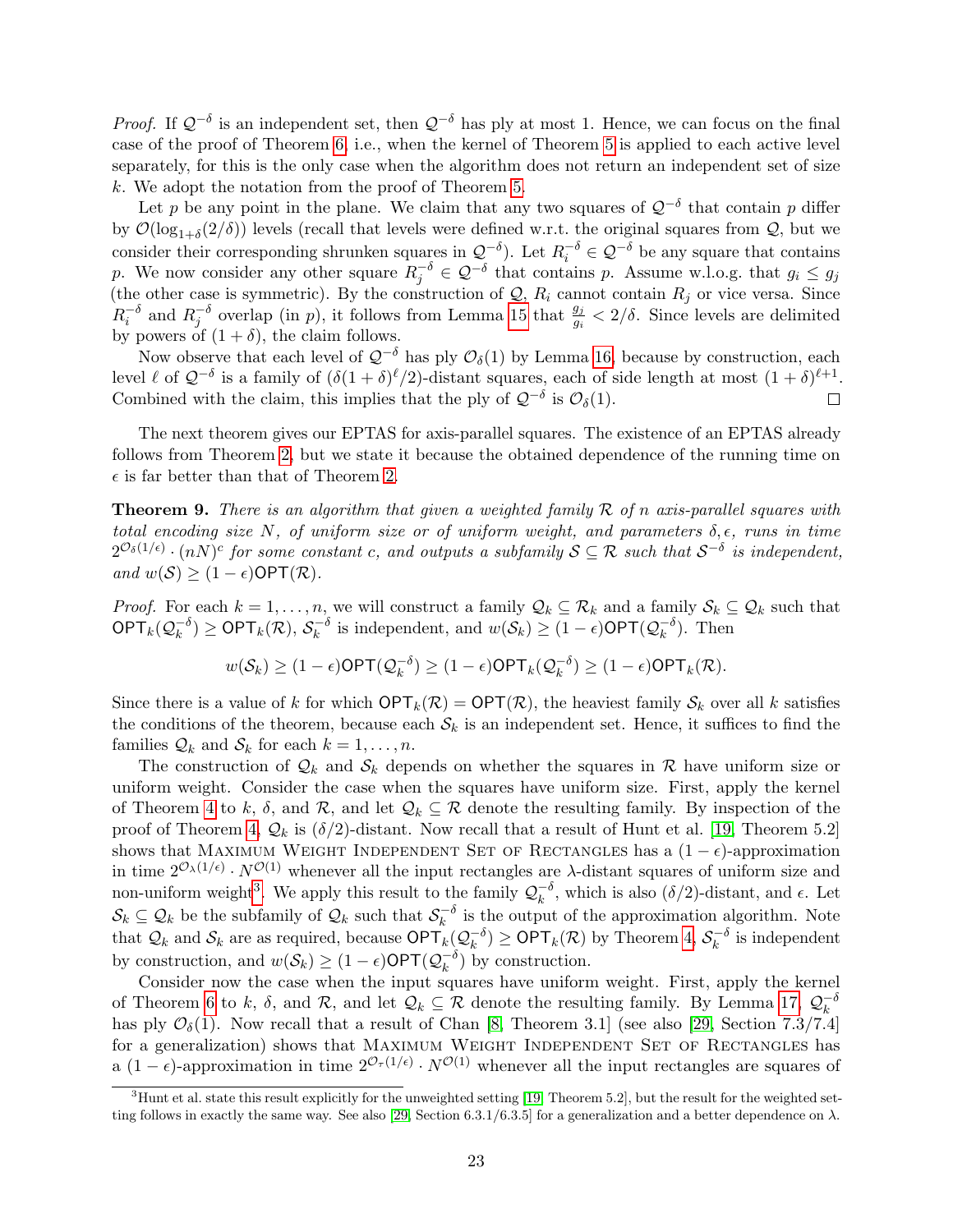uniform weight, non-uniform size, and ply  $\tau$ . We apply this result to the family  $\mathcal{Q}_k^{-\delta}$  $\overline{k}^o$ . Let  $\mathcal{S}_k \subseteq \mathcal{Q}_k$ be the subfamily of  $\mathcal{Q}_k$  such that  $\mathcal{S}_k^{-\delta}$  $\int_{k}^{-\delta}$  is the output of the approximation algorithm. Note that  $\mathcal{Q}_k$  and  $\mathcal{S}_k$  are as required, because  $\mathsf{OPT}_k(\mathcal{Q}_k^{-\delta})$  $(\overline{k}^{\delta}) \geq \mathsf{OPT}_k(\mathcal{R})$  by Theorem [6,](#page-18-3)  $\mathcal{S}_k^{-\delta}$  $\int_k^{-\delta}$  is independent by construction, and  $w(S_k) \geq (1 - \epsilon) \text{OPT}(\mathcal{Q}_k^{-\delta})$  $\Box$  $\binom{-\delta}{k}$  by construction.

## <span id="page-23-7"></span>5 Conclusions

In this paper, we have initiated the study of the shrinking model for parameterized geometric Independent Set, by giving FPT algorithms and polynomial kernels for the most basic variants. Most importantly, we have showcased that the shrinking model leads to robust tractability of problems that without this relaxation are hard from the parameterized perspective. We hope that this is the start of an interesting direction in the research on combinatorial optimization for geometric problems, as our work raises several concrete open problems. Can our FPT algorithm and EPTAS for axis-parallel rectangles (Theorems [2](#page-3-2) and [1\)](#page-3-3) be generalized to arbitrary convex polygons, as is the case for the PTAS [\[30\]](#page-24-9)? Is it possible to improve the running time of said FPT algorithm to subexponential, that is,  $2^{o(k)} \cdot (n)^{O(1)}$  for every fixed  $\delta$ ? What about polynomial kernels, that is, kernelization procedures with polynomial output guarantees, for more complex objects than squares? Here, it seems that our arguments apply mutatis mutandis to e.g. (unit) disks instead of (unit) squares, but it is conceivable that even the general setting of convex or star-convex polygons can be treated, for an appropriate definition of shrinking. Also, is there a polynomial kernel for squares of non-uniform size and non-uniform weight? This is not addressed in its full generality by our kernelization algorithms. Finally, can one give limits to tractability in the shrinking model, by showing W[1]-hardness or the nonexistence of polynomial kernels? We hope that the future work will address these, as well as multiple other open problems arising from this work.

Acknowledgements. The first author thanks Dániel Marx for helpful discussions about the setting.

# References

- <span id="page-23-2"></span>[1] A. Adamaszek, P. Chalermsook, and A. Wiese. How to Tame Rectangles: Solving Independent Set and Coloring of Rectangles via Shrinking. In APPROX/RANDOM 2015, volume 40 of LIPIcs, pages 43–60. Schloss Dagstuhl–Leibniz-Zentrum für Informatik, 2015.
- <span id="page-23-1"></span>[2] A. Adamaszek and A. Wiese. Approximation schemes for maximum weight independent set of rectangles. In FOCS 2013, pages 400–409. IEEE, 2013.
- <span id="page-23-4"></span>[3] A. Adamaszek and A. Wiese. A QPTAS for maximum weight independent set of polygons with polylogarithmically many vertices. In SODA 2014, pages 645–656. SIAM, 2014.
- <span id="page-23-5"></span>[4] J. Alber and J. Fiala. Geometric separation and exact solutions for the parameterized independent set problem on disk graphs. J. Algorithms, 52(2):134–151, 2004.
- <span id="page-23-8"></span>[5] H. Breu. Algorithmic Aspects of Constrained Unit Disk Graphs. PhD thesis, University of British Columbia, 1996.
- <span id="page-23-0"></span>[6] P. Chalermsook and J. Chuzhoy. Maximum independent set of rectangles. In SODA 2009, pages 892–901. SIAM, 2009.
- <span id="page-23-3"></span>[7] T. M. Chan. Polynomial-time approximation schemes for packing and piercing fat objects. Journal of Algorithms, 46(2):178–189, 2003.
- <span id="page-23-6"></span>[8] T. M. Chan. A note on maximum independent sets in rectangle intersection graphs. Information Processing Letters, 89(1):19–23, 2004.